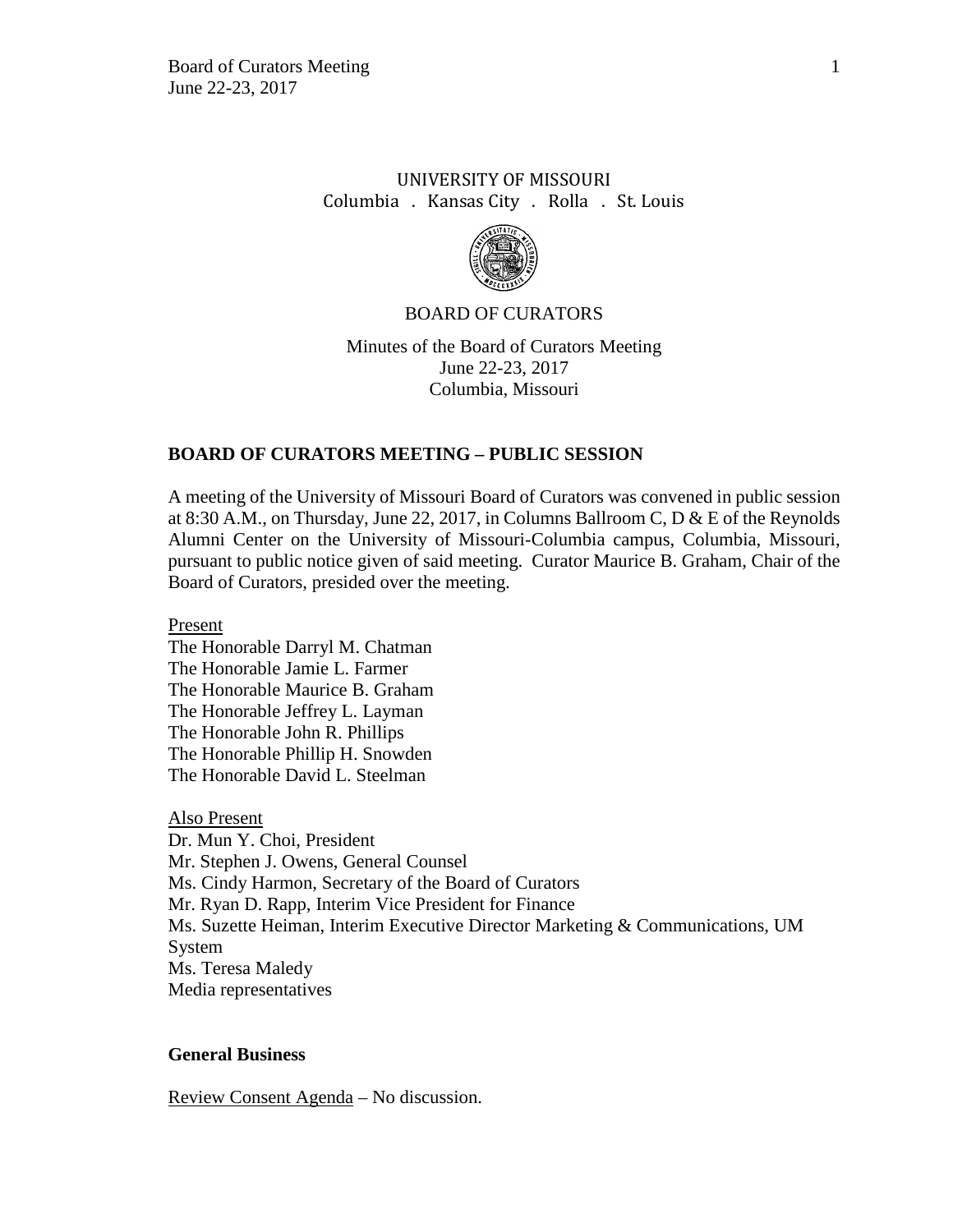## Resolution for Executive Session of the Board of Curators Meeting

It was moved by Curator Steelman and seconded by Curator Phillips, that there shall be an executive session with a closed record and closed vote of the Board of Curators meeting June 22-23, 2017 for consideration of:

- **Section 610.021(1), RSMo**, relating to matters identified in that provision, which include legal actions, causes of action or litigation, and confidential or privileged communications with counsel; and
- **Section 610.021(2), RSMo,** relating to matters identified in that provision, which include leasing, purchase, or sale of real estate; and
- **Section 610.021(3), RSMo**, relating to matters identified in that provision, which include hiring, firing, disciplining, or promoting of particular employees; and
- **Section 610.021(12), RSMo,** relating to matters identified in that provision, which include sealed bids and related documents and sealed proposals and related documents or documents related to a negotiated contract; and
- **Section 610.021 (13), RSMo**, relating to matters identified in that provision, which include individually identifiable personnel records, performance ratings, or records pertaining to employees or applicants for employment.

Roll call vote of the Board:

Curator Chatman voted yes. Curator Farmer voted yes. Curator Graham voted yes. Curator Layman voted yes. Curator Phillips voted yes. Curator Snowden voted yes. Curator Steelman voted yes.

The motion carried.

The Board of Curators Health Affairs committee meeting convened at 8:33 A.M. and recessed at 8:34 A.M. on Thursday, June 22, 2017 to approve moving into executive session.

### **Board of Curators Meeting – Executive Session**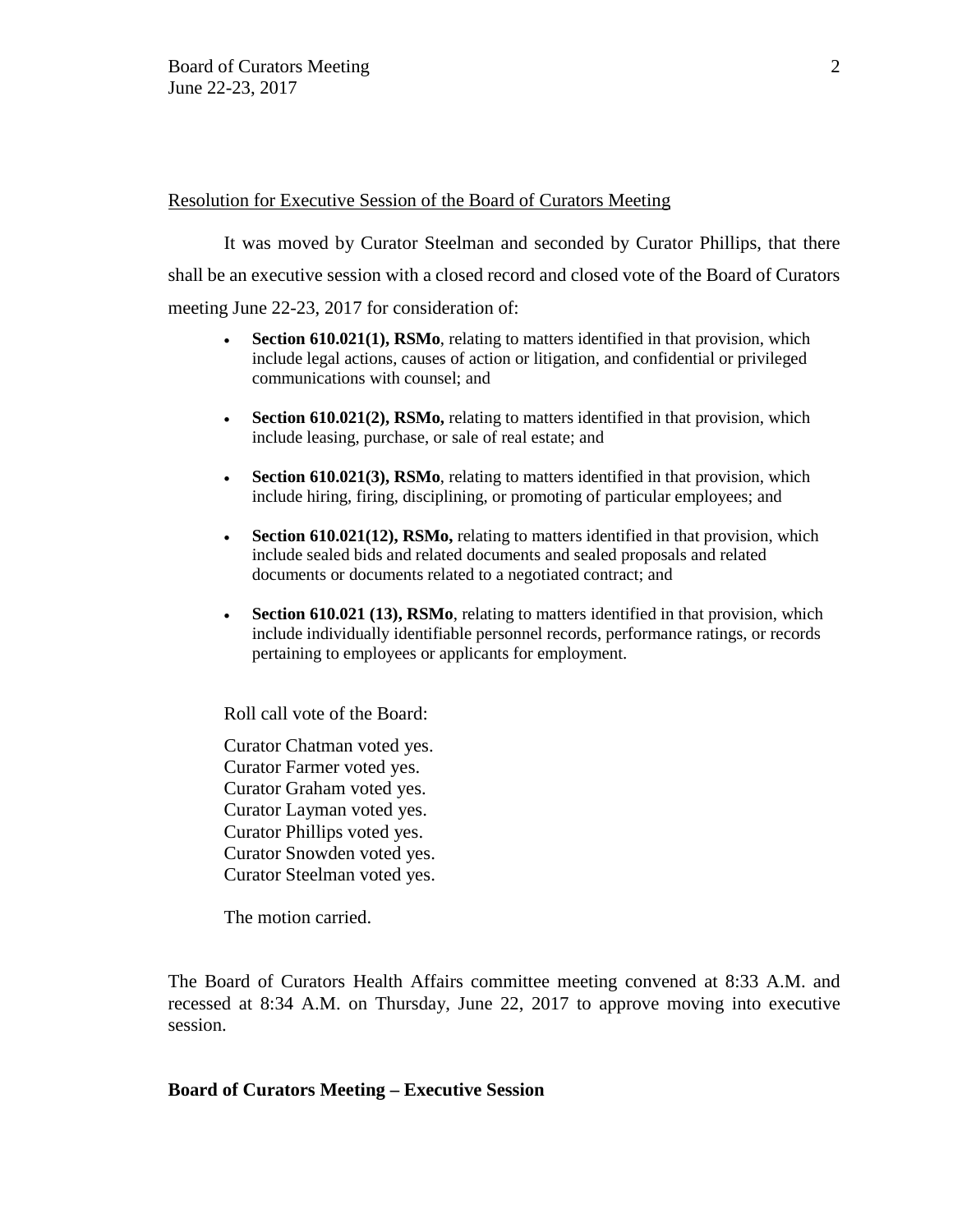A meeting of the University of Missouri Board of Curators was convened in executive session at 8:40 A.M., on Thursday, June 22, 2017, in the Donrey Media Room of the Reynolds Alumni Center on the University of Missouri - Columbia campus, Columbia, Missouri, pursuant to public notice given of said meeting. Curator Maurice B. Graham, Chair of the Board of Curators, presided over the meeting.

#### Present

The Honorable Darryl M. Chatman The Honorable Jamie L. Farmer The Honorable Maurice B. Graham The Honorable Jeffrey L. Layman The Honorable John R. Phillips The Honorable Phillip H. Snowden The Honorable David L. Steelman

Also Present Dr. Mun Y. Choi, President Mr. Stephen J. Owens, General Counsel Ms. Cindy Harmon, Secretary of the Board of Curators Mr. Ryan D. Rapp, Interim Vice President for Finance and CFO Dr. Garnett Stokes, Interim Chancellor for University of Missouri -Columbia

Mr. Ron Ashworth was absent for the Health Affairs Committee meeting.

#### **Health Affairs Committee Meeting – Executive Session**

Ms. Teresa Maledy joined the meeting as a member of the Health Affairs Committee.

Others who joined the meeting included Mr. Jonathan Curtright, Dean Delafontaine, Mr. Robert Hess, Mr. Blake Schofield and Jennifer May.

Report on contracts, personnel and legal advice – presented by President Choi, Mr. Curtright and General Counsel Owens

Curator John Phillips recused himself from the meeting for one contract negotiation matter due to a potential conflict of interest.

No action taken by the Board.

The Board of Curators executive session recessed at 9:20 A.M. on Thursday, June 22, 2017.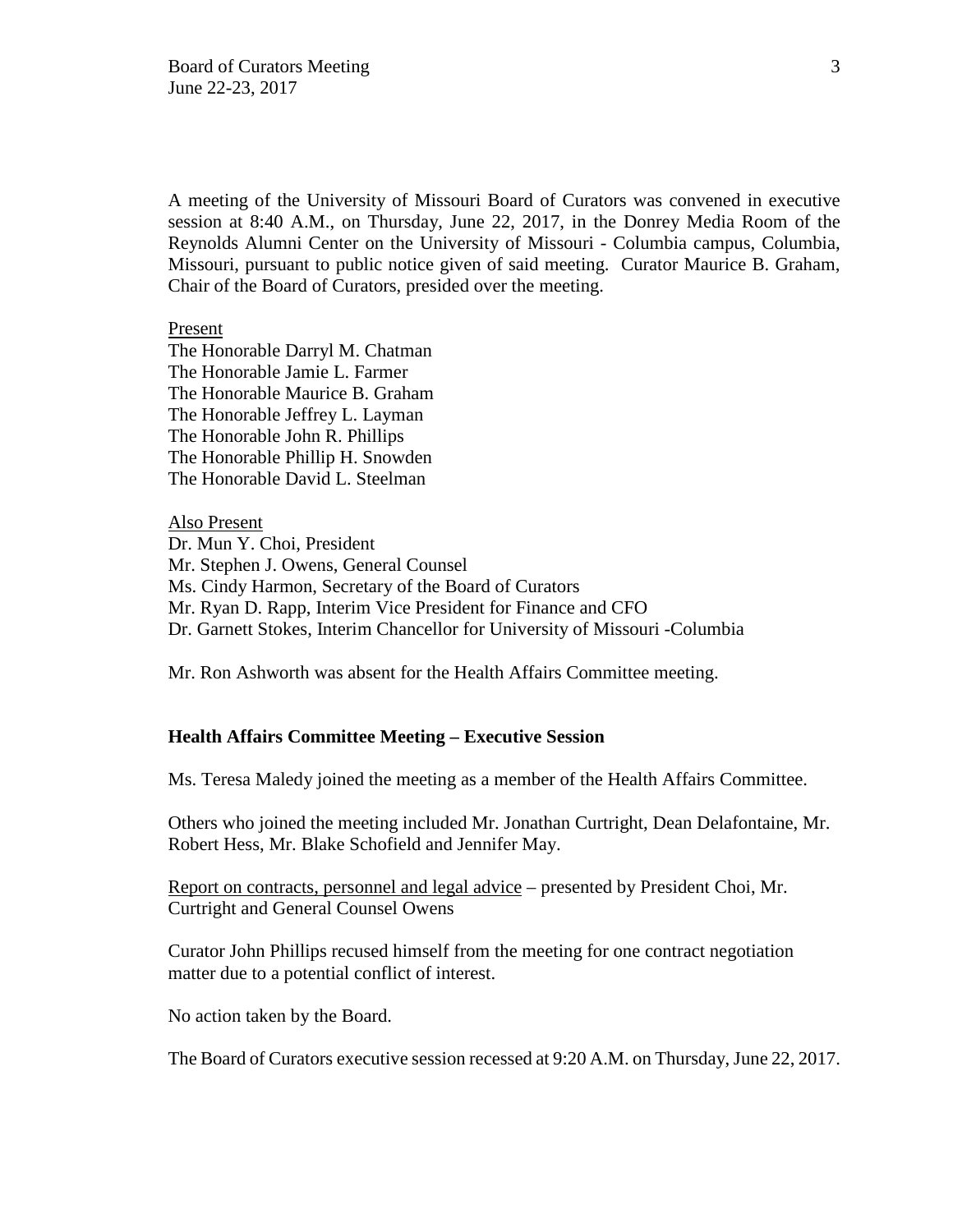#### **Public Session**

A meeting of the University of Missouri Board of Curators was reconvened in public session at 9:45 A.M., on Thursday, June 22, 2017, in Columns Ballroom C, D & E of the Reynolds Alumni Center on the University of Missouri-Columbia campus, Columbia, Missouri, pursuant to public notice given of said meeting. Curator Maurice B. Graham, Chair of the Board of Curators, presided over the meeting.

#### Present

The Honorable Darryl M. Chatman The Honorable Jamie L. Farmer The Honorable Maurice B. Graham The Honorable Jeffrey L. Layman The Honorable John R. Phillips The Honorable Phillip H. Snowden The Honorable David L. Steelman

Also Present

Dr. Mun Y. Choi, President Mr. Stephen J. Owens, General Counsel Ms. Cindy Harmon, Secretary of the Board of Curators Dr. Gary K. Allen, Vice President for Information Technology Dr. Thomas F. George, Chancellor for University of Missouri-St. Louis Mr. Chris Maples, Interim Chancellor for Missouri University of Science and Technology Dr. Kevin G. McDonald, Chief Diversity Officer Mr. Leo E. Morton, Chancellor for University of Missouri-Kansas City Ms. Michelle M. Piranio, Interim Chief Audit Executive Ms. E. Jill Pollock, Interim Vice President for Human Resources Mr. Ryan D. Rapp, Interim Vice President for Finance Dr. Robert W. Schwartz, Interim Vice President for Academic Affairs, Research and Economic Development Dr. Garnett Stokes, Interim Chancellor for University of Missouri - Columbia Dr. David R. Russell, Chief of Staff, UM System Ms. Suzette Heiman, Interim Executive Director of Marketing and Communications Media representatives

Board of Curators standing committee meetings were reconvened at 9:45 A.M. and concluded at 4:22 P.M. on Thursday, June 23, 2017. Committee actions were presented to the full Board for action following each Committee vote.

#### **Health Affairs Committee**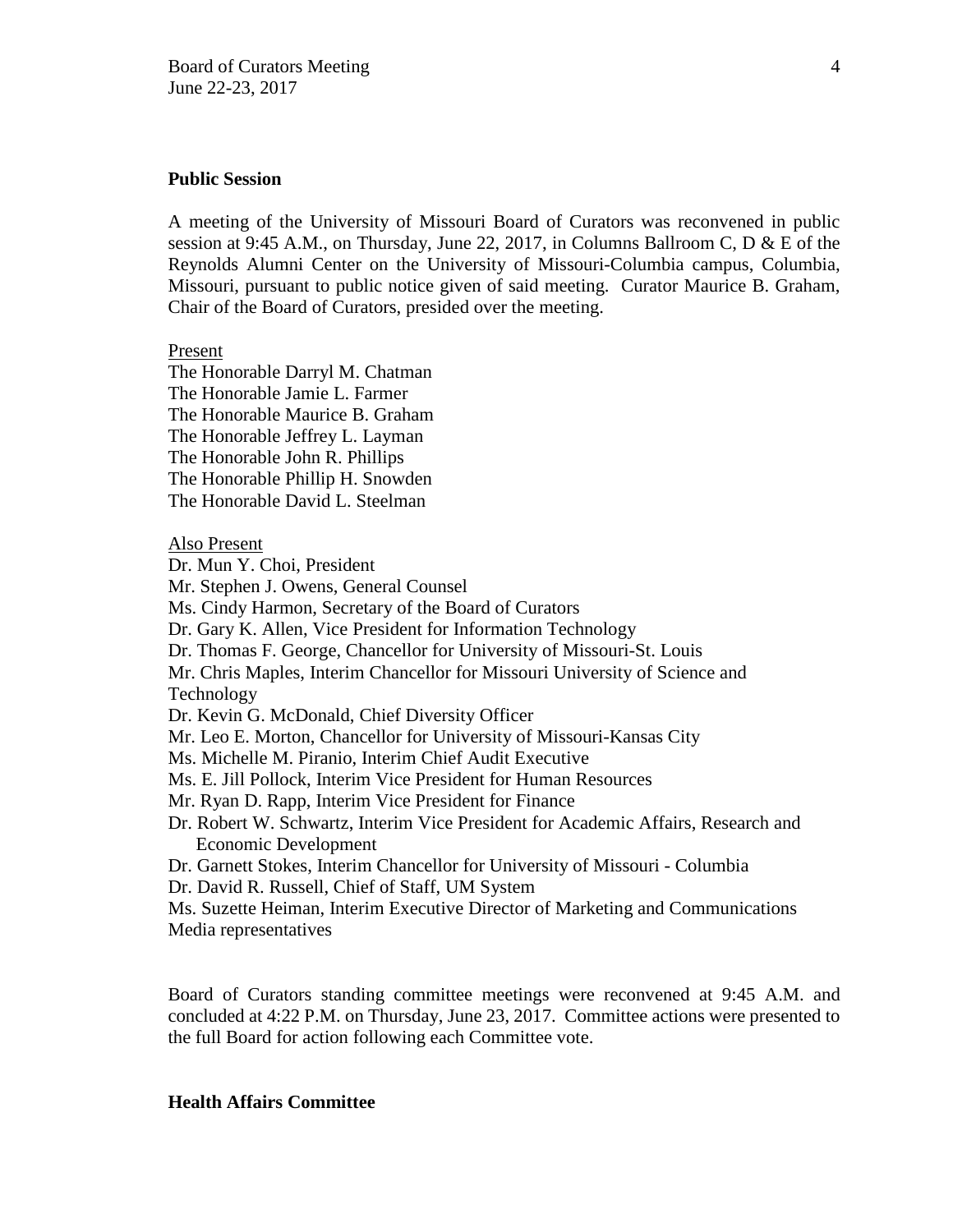Curator Phillips provided time for discussion of committee business.

MU Health Quarterly Finance Report – presented by Jonathan Curtright and Jennifer Doll (slides on file for this information item)

MU Health Quarterly Compliance Report – presented by Jennifer May, Acting Chief Compliance Officer for MU Health (information on file)

Proposed Amendment, Collected Rules and Regulations 440.040, University Physicians Medical Practice Plan – presented by Dr. Ted Choma (slides on file for this information item).

# **Finance Committee**

Curator Steelman provided time for discussion of committee business.

Project Design for East Campus Plant Growth Facilities Complex – Phase One, MU – presented by Interim Vice President Rapp (slides and information on file for this information item)

Fiscal Year 2018 Operating Budget, UM – presented by Vice President Rapp (slides and information on file)

It was recommended by the respective Chancellors, endorsed by President Mun Y.

Choi, recommended by the Finance Committee, moved by Curator Steelman and seconded

by Curator Chatman, that the following recommendations be approved:

- that the President of the University System be authorized to develop the FY18 budgets in accordance with the attached planning assumptions and financial summaries, which include the allocation of FY18 state appropriations less 3.0% statutory withholdings.
- that the President of the University System be authorized to: (a) make required changes to working capital and reserve funds and (b) make supplemental allocations within the funds available to the several campuses and programs, such allocations to be made on the basis of priority and need. The President will report periodically to the Board of Curators any material changes in sources and uses of current funds;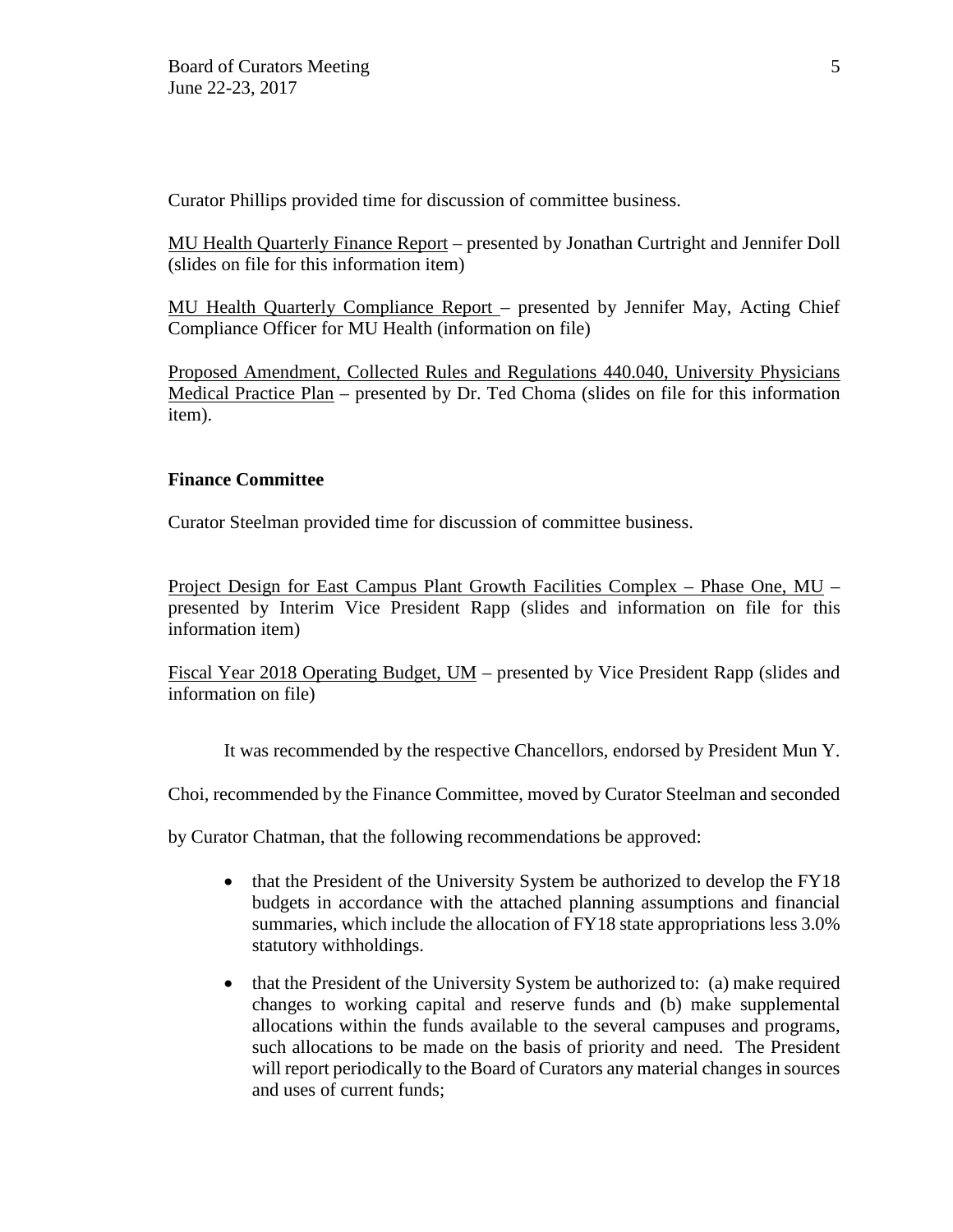• that the operating budget for FY18 and allocation as stated herein can be modified as necessary by the President to bring the same into harmony with the state appropriations as finally approved by the governor and any withholdings in excess of those shown above.

Roll call vote of Board of Curators:

Curator Chatman voted yes. Curator Farmer voted yes. Curator Graham voted yes. Curator Layman voted yes. Curator Phillips voted yes. Curator Snowden voted yes. Curator Steelman voted yes.

The motion carried.

Amendment, Collected Rules and Regulations 140.013 Investment Policy for Endowment Pool, UM – presented by Interim Vice President Rapp (slides and information on file)

It was recommended by Interim Vice President Rapp, endorsed by President Choi,

recommended by the Finance Committee, moved by Curator Steelman and seconded by

Curator Phillips, that changes to the Collected Rules and Regulations 140.013 Investment

Policy for Endowment Pool for the University of Missouri be made as described in the

attached narrative (as on file with the minutes of this meeting).

# **Chapter 140: Investments 140.013 Investment Policy for Endowment Pool**

Bd. Min 7-22-11. Revised in entirety, Bd. Min. 6-26-12. (Note: Board approval on 6-26- 12 replaced previous rules 140.010, 140.011, 140.012 and 140.013 with new language and reissued new rules 140.010 through and including 140.016.) Revised Bd. Min 6-14-13; Revised 9-12-13; Revised 6-25-15; Revised 2-4-16; Revised 4-14-16; Revised 6-22-17.

A. **Introduction** -- The University's Endowment Pool contains gifts, bequests and other funds directed to be used to support a University program in perpetuity. Some donors require such a commitment as a condition of their gift ("true endowments"). Also,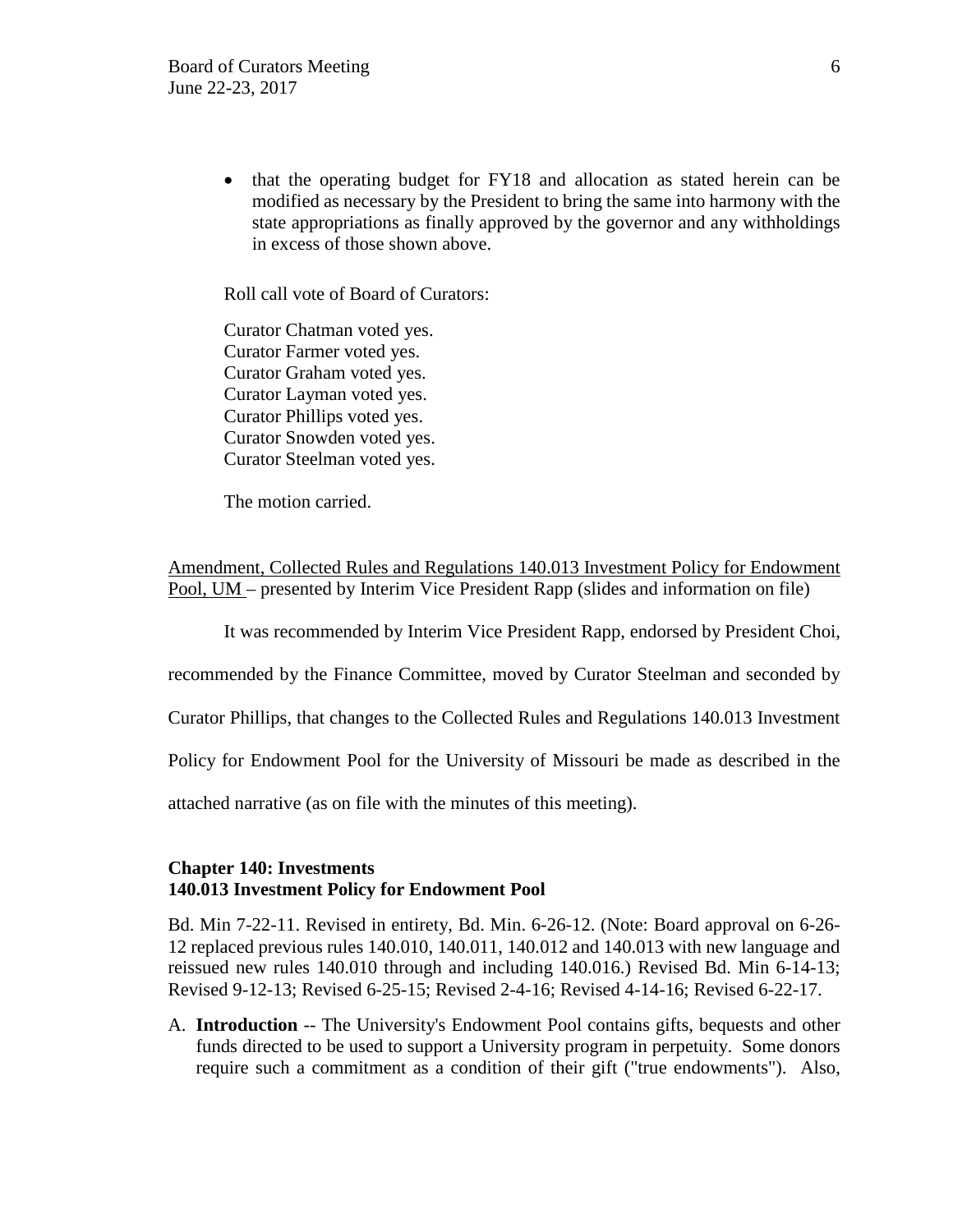funds may be assigned to function as endowments by the Board of Curators or by University administration ("quasi endowments").

- B. **Responsibilities and Authorities** See CRR 140.010 "*Policy for Management and Oversight of Selected University Investment Pools*."
- C**. Investment Objectives --** The Endowment Pool must be managed to provide ongoing support of endowed programs in perpetuity, in conformance with donor stipulations. To accomplish this, investment returns, net of inflation, should be sufficient over time to cover annual spending distributions while maintaining or growing the underlying purchasing power of each endowed gift.
- D. **Authorized Investments** The Endowment Pool shall be invested in externally managed funds, consistent with the guidelines established in CRR 140.011, "*Policy for Investment Manager Selection, Monitoring and Retention*," in the following asset sectors:

| <b>Sector</b>              | <b>Target</b> | <b>Asset Allowable Range</b> |
|----------------------------|---------------|------------------------------|
| Global equity              | 43%           | 33% - 53%                    |
| Private equity             | 10%           | $6\% - 15\%$                 |
| Global fixed income        | 4%            | $2\% - 8\%$                  |
| U.S. Treasuries            | 0%            | $0\% - 20\%$                 |
| Emerging markets debt      | 5%            | $3\% - 8\%$                  |
| Opportunistic debt         | 7%            | $4\% - 10\%$                 |
| Hedge funds                | 6%            | $4\% - 9\%$                  |
| Risk parity                | 10%           | 7% - 14%                     |
| Real estate/infrastructure | 10%           | $6\% - 12\%$                 |
| Inflation-linked bonds     | 3%            | $1\% - 6\%$                  |
| Commodities                | 2%            | $0\% - 5\%$                  |
| Cash and cash equivalents  | 0%            | $0\% - 10\%$                 |
| <b>Total</b>               | 100%          |                              |

# E**. Portfolio Rebalancing**

Sector allocations shall be monitored on an ongoing basis as changes in market behavior may result in variations from the target asset mix. Rebalancing of the portfolio shall be considered at least quarterly, and more often if necessary to maintain allocations within the allowable range. The need to rebalance shall take into account any logistical issues associated with fully funding a particular asset sector, as well as any tactical decisions to overweight or underweight a particular asset sector based on current market conditions. The University may utilize external managers to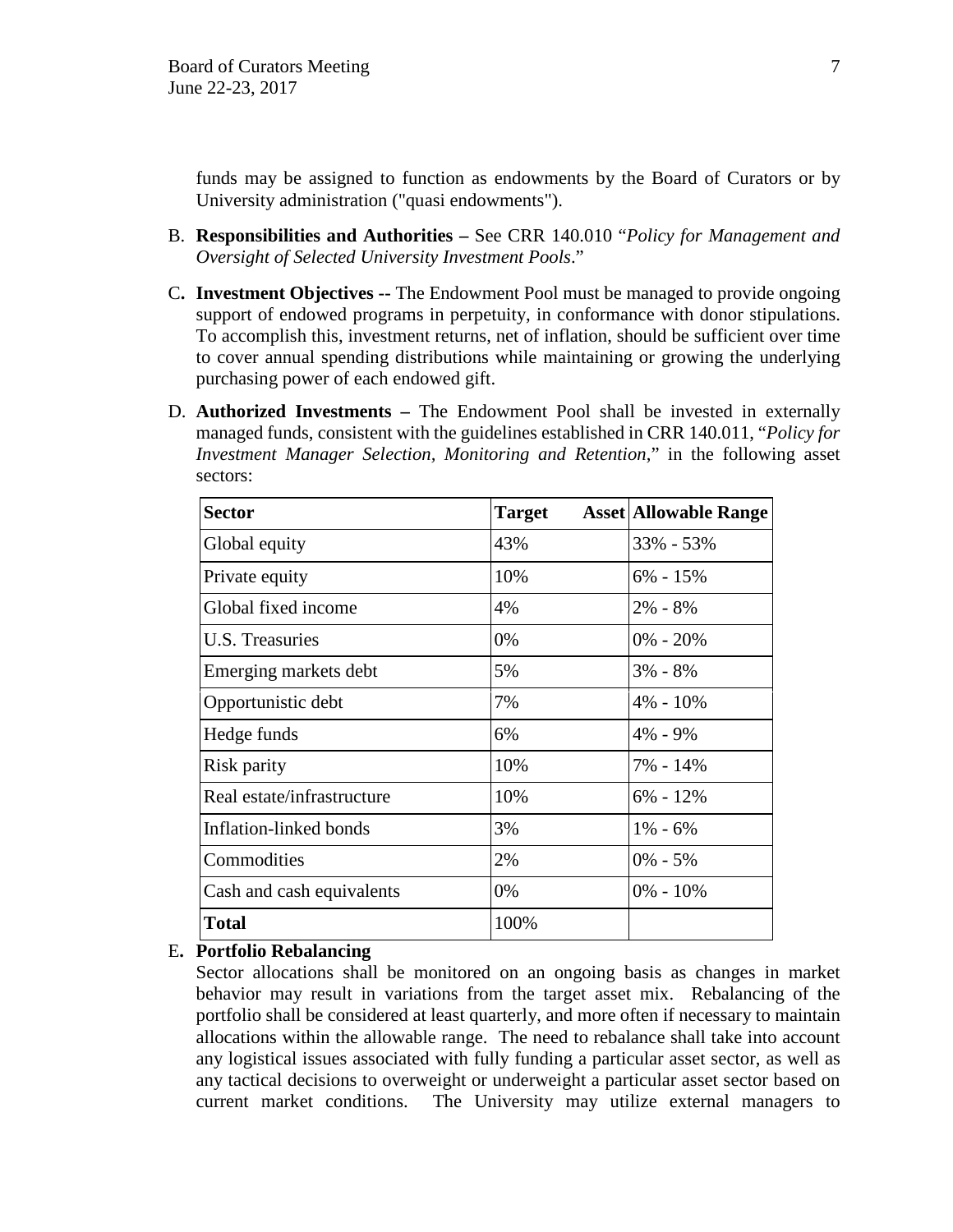synthetically rebalance portfolio exposures consistent with targets and allowable ranges established by this policy. Synthetic market exposures can be obtained through the use of conventional derivative instruments commonly accepted by other institutional investors, such as futures contracts and swap agreements.

Actual sector allocations shall not fall outside of the allowable ranges, with the exception of violations caused solely by periods of extreme market distress, when it may not be possible or advisable to immediately bring such allocations back to within the allowable ranges.

# **F. Currency Risk Management**

In the context of a global investment portfolio, currency risk exists to the extent that investments contain exposures to foreign currencies. The desirability of this currency exposure is not necessarily aligned dollar for dollar with the desired exposure to assets denominated in foreign currencies. As such, external managers in any asset sector may implement currency strategies to alter the currency exposure of the portfolio when deemed prudent to do so in the context of the particular investment mandate. In addition, the University may utilize external managers to implement currency strategies to alter exposures in an active or passive manner as part of a portfolio or asset class overlay when deemed prudent to do so.

#### **G. Global Equity Portable Alpha Program**

Within the global equity sector, market exposures may be obtained through the use of passive investment vehicles, traditional long-only active management, active long/short strategies and conventional derivative instruments commonly accepted by other institutional investors, such as futures contracts and swap agreements. Equity market exposure obtained through active long/short strategies and derivative instruments shall not exceed 15% and 35% of the total global equity allocation, respectively.

To the extent that equity market exposure is obtained using derivative instruments, a portion of the underlying cash and cash equivalent balances may be managed in an active fashion by external managers as an additional tool to add excess returns above the global equity benchmark. To maximize the probability of consistently positive returns within the portable alpha portfolio, appropriate alpha strategies should exhibit low correlations to one another, and manage effective equity market beta to target levels. The allowable range of the portable alpha portfolio shall be 0-10% of the total Endowment Pool.

The Global Equity Portable Alpha Program shall be managed in accordance with prudent risk management practices established by the Treasurer, Vice President for Finance, and Investment Consultant. Such risk management practices shall include a requirement to maintain appropriate levels of margin collateral. Derivative instruments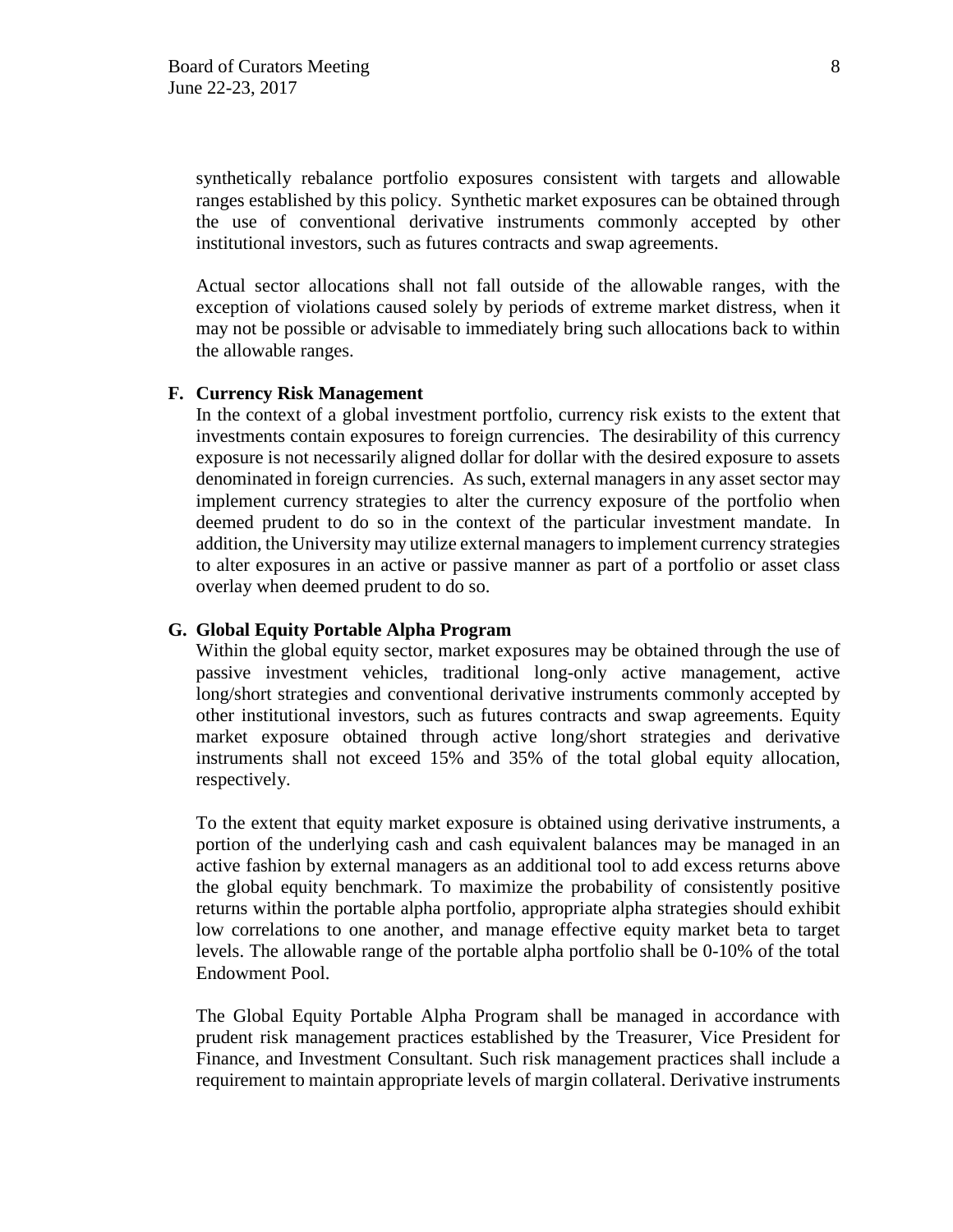and associated cash and cash equivalent balances shall be managed by an external investment firm with appropriate expertise, experience and depth of resources.

- H. **Spending Policy** To provide ongoing support to endowed programs in perpetuity, the spending policy must be managed in conjunction with investment objectives and other factors in compliance with applicable law, such that the spending rate plus an inflationary assumption shall not exceed expected investment returns over time. At minimum, the spending policy should be reviewed in conjunction with asset/liability studies performed by the Investment Consultant not less than once every three years.
	- 1. The formula used to determine the Endowment Pool spending distribution for each fiscal year shall apply a rate of 4.0% to a base equal to the 28-quarter trailing average of market values as of December  $31<sup>st</sup>$  of the prior fiscal year. Endowment spending distributions shall be paid on a monthly basis.

The transition of the rate from 4.5% to 4.0% shall be accomplished in a methodical manner over a period not to exceed the seven years ended June 30, 2024. In no case shall the transition from 4.5% to 4.0% cause the actual spending distribution to decrease from one year to the next during the transition phase.

- 2. In addition to the spending distribution noted above, the President shall have the discretion to distribute from the Endowment Pool an administrative fee each fiscal year to be used for support of internal endowment administration and development functions. Such administrative fee shall be calculated by applying a rate of up to 1.25% to a base equal to the 28-quarter trailing average of market values as of December  $31<sup>st</sup>$  of the prior fiscal year. The administrative fee shall be paid on a monthly basis. In addition, internal investment management, accounting and legal expenses may be charged directly to the Endowment Pool.
- 3. The spending policy, spending distribution formula and administrative fee may be adjusted over time by the Board to respond to general economic conditions and other factors as appropriate and in compliance with applicable law.
- 4. Implementation of the spending policy is delegated to the Vice President for Finance or her/his designees.

Roll call vote full Board:

Curator Chatman voted yes. Curator Farmer voted yes. Curator Graham voted yes. Curator Layman recused himself. Curator Phillips voted yes. Curator Snowden voted yes. Curator Steelman voted yes.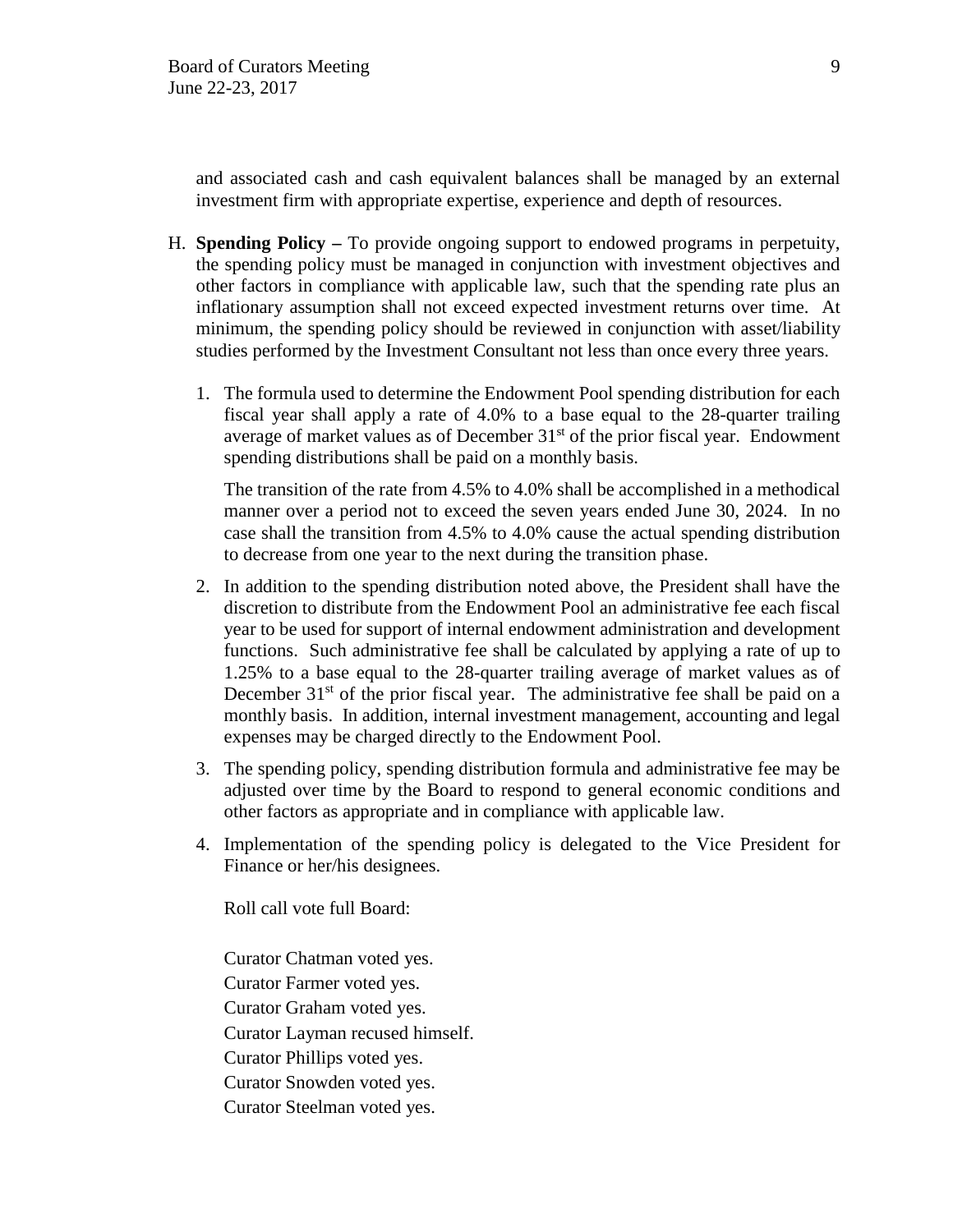The motion carried.

Approval of Fiscal Year 2019 State Appropriations Request for Operations, UM – presented by Interim Vice President Rapp (slides and information on file)

It was recommended by Interim Vice President Ryan Rapp, endorsed by President

Mun Y. Choi, recommended by the Finance Committee, moved by Curator Steelman and

seconded by Curator Snowden, that the following recommendations be approved:

The President is authorized to file a request for state appropriations for operations as follows:

- (1) Funding for Core Operations of \$427.1 million;
- (2) New requests and restoration of core line items totaling \$29.0 million consisting of:
	- a. Performance Funding increase of 5% or \$21.0 million; the President has the authority to adjust this amount as he deems appropriate. Any material deviation will be reviewed with the Board,
	- b. MU Medical School Restoration of the Core of \$5.0 million,
	- c. UMKC/MSU Pharmacy Restoration of the Core of \$1.0 million,
	- d. UMKC Satellite Dental Program at MSSU increase of \$500,000,
	- e. Missouri S&T Expansion of MSU Engineering of \$500,000, and
	- f. Missouri S&T Programs in Clay County of \$1.0 million.
- (3) Other Curator Programs Requests which includes core funding of \$6.6 million and new requests of \$1.0 million; and
- (4) Requests in Accordance with Legislative Requirements of \$7.3 million.

Roll call vote full Board:

Curator Chatman voted yes.

Curator Farmer voted yes.

Curator Graham voted yes.

Curator Layman voted yes.

Curator Phillips voted yes.

Curator Snowden voted yes.

Curator Steelman voted yes.

The motion carried.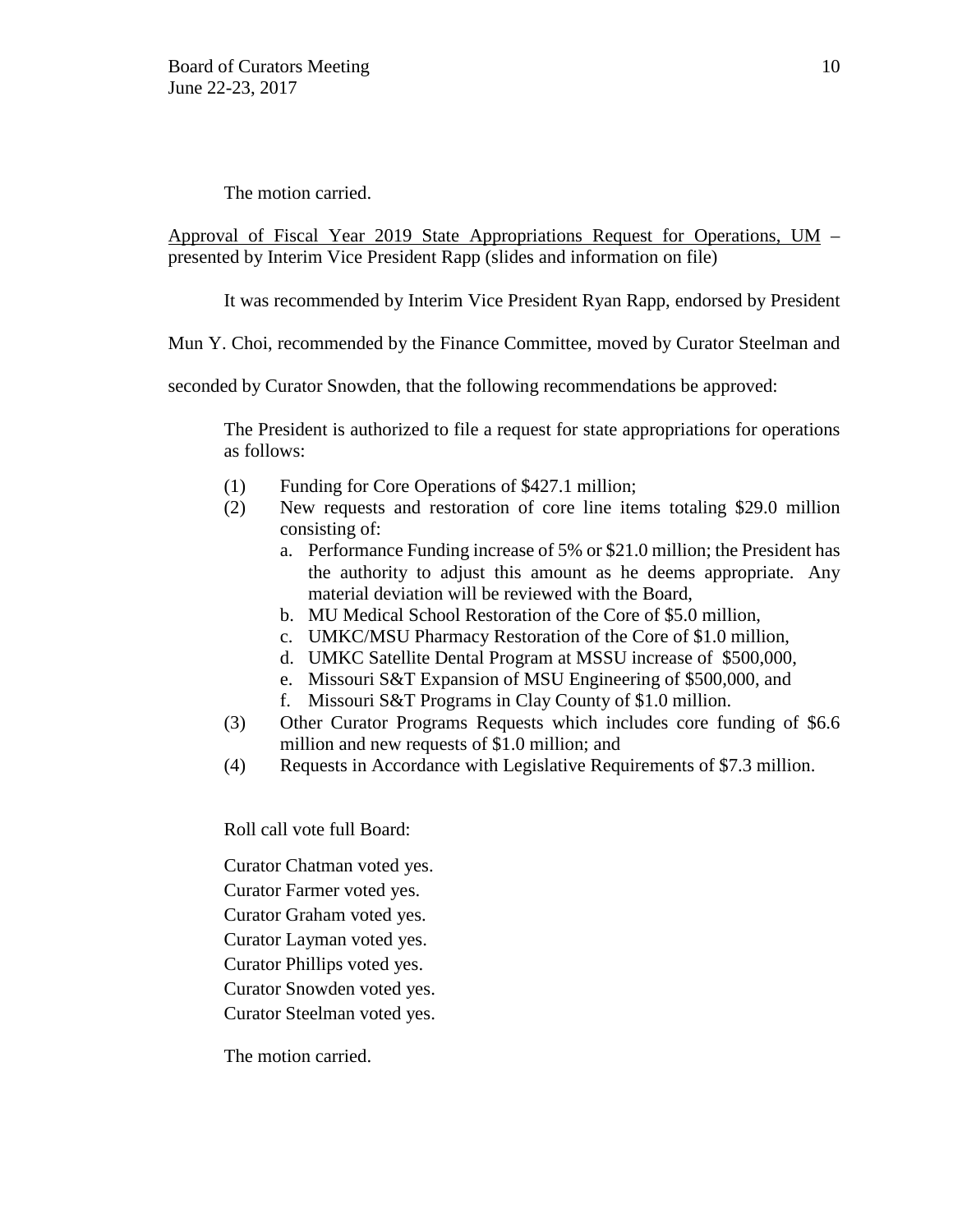The Finance Committee recessed at noon on Thursday, June 22, 2017 for a luncheon with intercampus staff leaders and the Board.

# **12:00 – 1:00 pm Luncheon by Invitation for Board of Curators, President and Intercampus Staff Advisory Council** Columns Room A&B, Reynolds Alumni Center

Board of Curators standing committee meetings were reconvened at 1:20 P.M. and concluded at 4:21 P.M. on Thursday, June 22, 2017. Committee actions were presented to the full Board for action following each Committee vote.

# **Finance Committee reconvened**

Curator Steelman provided time for discussion of committee business.

Approval of Fiscal Year 2019 State Capitol Appropriations Request, UM – presented by Vice President Rapp (information and slides on file)

This action item was tabled until the July Board of Curators meeting.

Asset Allocation – presented by Treasurer Tom Richards and Phil Dobrin with Bridgewater (slides and information on file for this information item)

Curator Jeffrey Layman recused himself for this presentation and discussion due to a conflict of interest.

# **Governance, Resources and Planning Committee**

2017 Master Plan Update, MU – presented by Gary Ward (slides on file)

It was recommended by Interim Chancellor Stokes, endorsed by President Choi,

recommended by the Governance, Resources and Planning Committee, moved by Curator

Chatman and seconded by Curator Layman, that the following action be approved:

that the 2017 University of Missouri-Columbia Campus Master Plan Update be approved.

Roll call vote Full Board: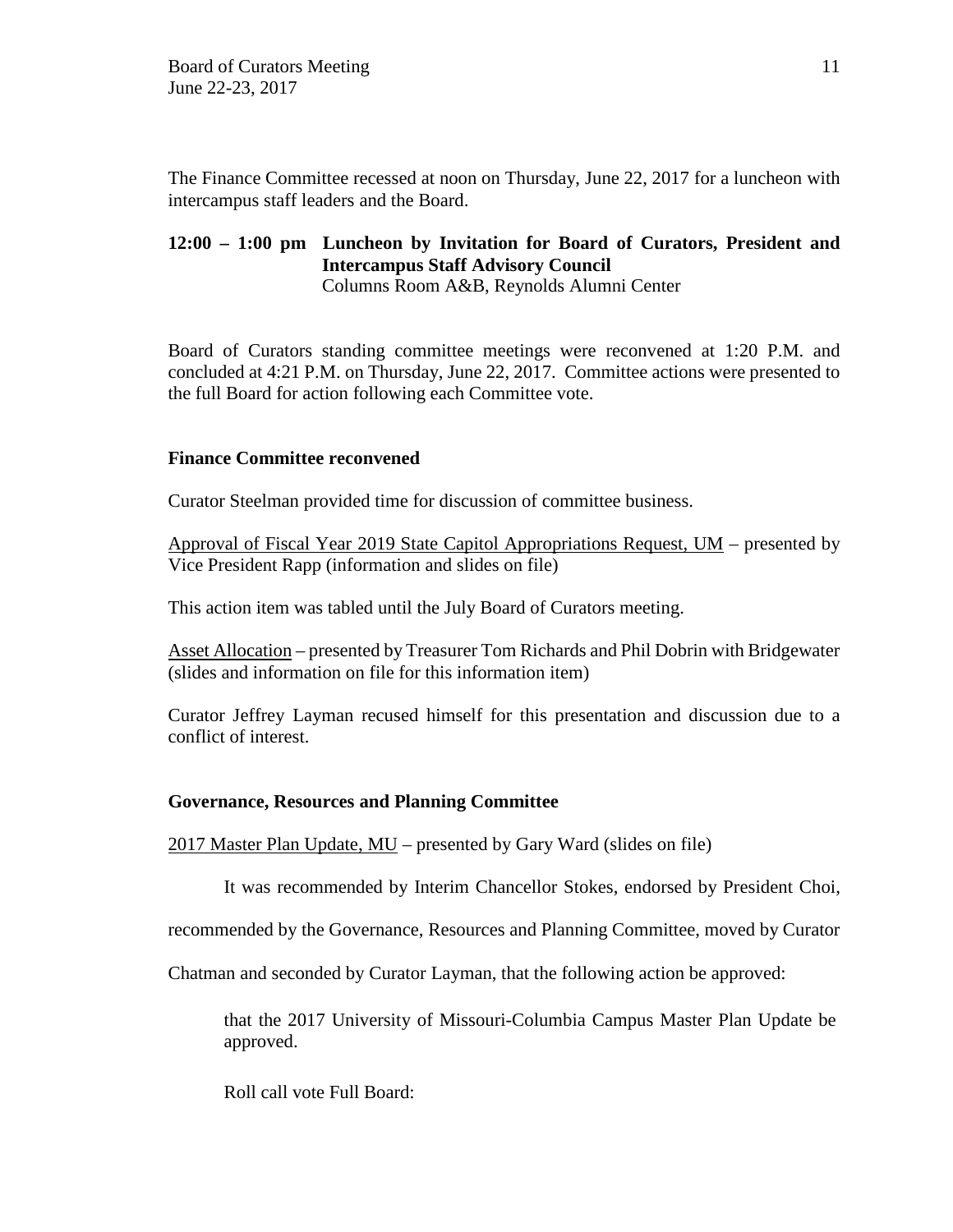Curator Chatman voted yes. Curator Farmer voted yes. Curator Graham voted yes. Curator Layman voted yes. Curator Phillips voted yes. Curator Snowden voted yes. Curator Steelman voted yes.

The motion carried.

### **Academic, Student and External Affairs Committee**

Enrollment Management Update – presented by Pelema Morrice (slides on file for this information item).

#### **Compensation and Human Resources Committee**

The only agenda item for this committee was a resolution for an executive session meeting to occur on Friday, June 23, 2017.

#### **Audit Committee**

Internal Audit and Consulting Annual Report, UM – presented by Interim Chief Audit Executive Michelle Piranio (slides and information on file)

Fiscal Year 2018 Internal Audit Plan, UM – presented by Interim Chief Audit Executive Michelle Piranio (slides and information on file)

It was recommended by Interim Vice President Rapp, endorsed by President Choi,

recommended by the Audit Committee, moved by Curator Snowden, seconded by Curator

Phillips, that the Fiscal Year 2018 Internal Audit Plan be approved as presented (and as on

file with the minutes of this meeting).

Roll call vote: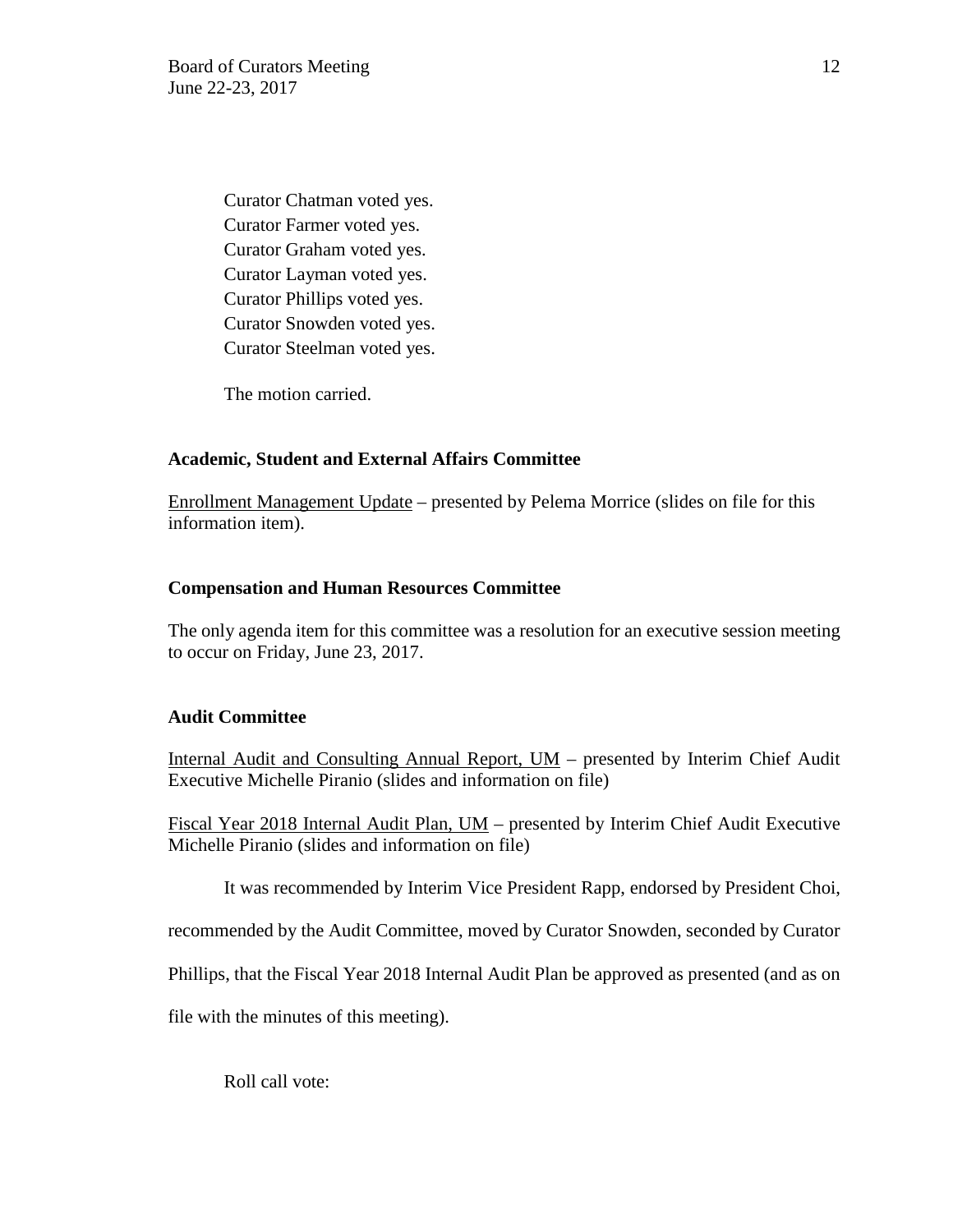Curator Chatman voted yes. Curator Farmer voted yes. Curator Graham voted yes. Curator Layman was absent for vote. Curator Phillips voted yes. Curator Snowden voted yes. Curator Steelman voted yes.

The motion carried.

The public session of the Board of Curators meeting recessed at 4:22 P.M.

#### **Board of Curators Meeting – Executive Session**

A meeting of the University of Missouri Board of Curators was reconvened in executive session at 4:38 P.M., on Thursday, June 22, 2017, in Columns Rooms C, D & E of the Reynolds Alumni Center on the University of Missouri campus, Columbia, Missouri, pursuant to public notice given of said meeting. Curator Maurice B. Graham, Chair of the Board of Curators, presided over the meeting.

Present The Honorable Darryl M. Chatman The Honorable Jamie L. Farmer The Honorable Maurice B. Graham The Honorable Jeffrey L. Layman The Honorable John R. Phillips The Honorable Phillip H. Snowden The Honorable David L. Steelman

Also Present Dr. Mun Y. Choi, President Mr. Stephen J. Owens, General Counsel Ms. Cindy Harmon, Secretary of the Board of Curators Interim Chancellor Garnet Stokes

#### **General Business**

Mr. Jim Sterk, Ms. Mary Austin and Ms. Mitzi Clayton joined the meeting.

Legal Advice and Compliance Briefing – presented by General Counsel Owens and Ms. Mary Austin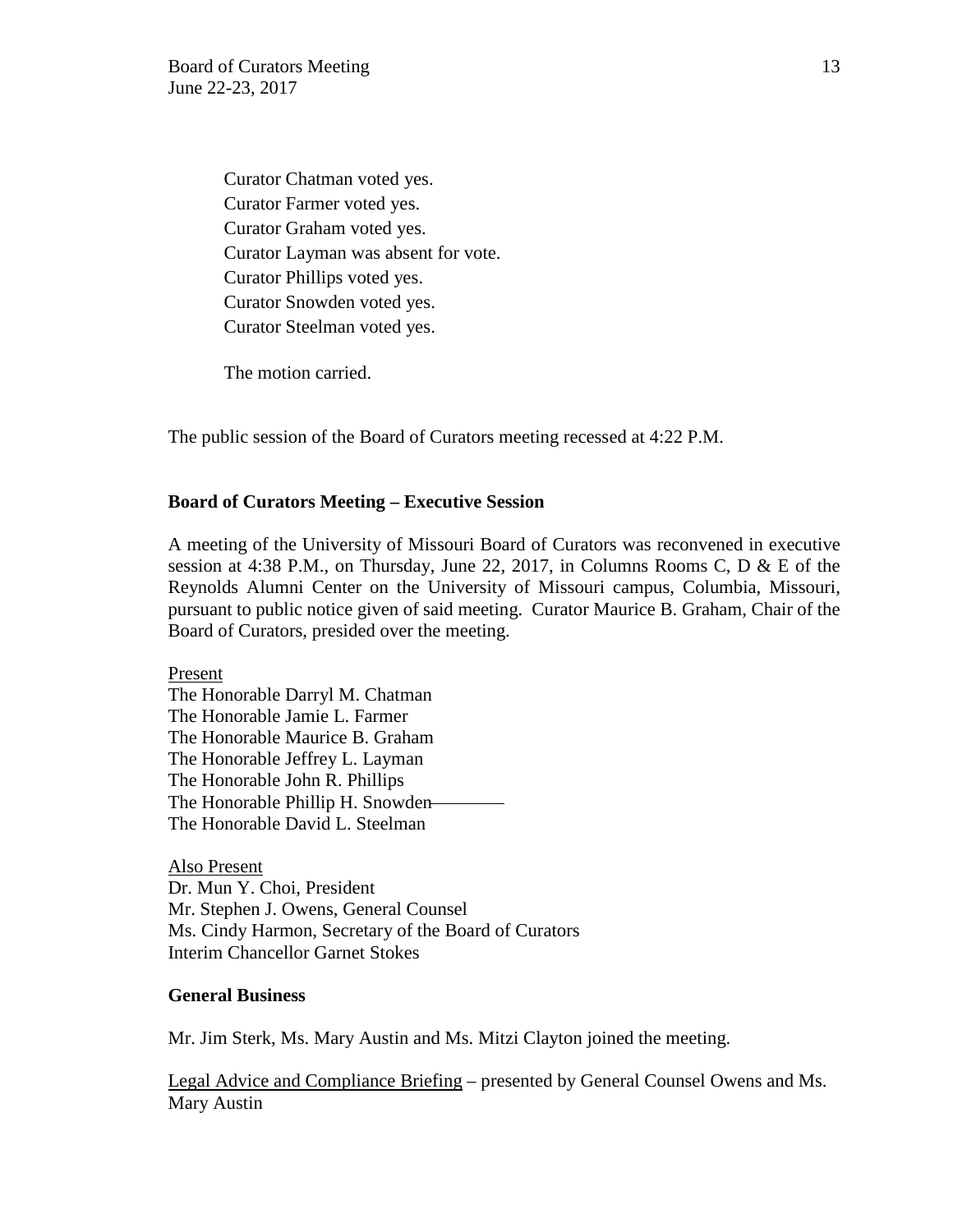No action taken by the Board.

Interim Chancellor Stokes, Mr. Sterk, Ms. Austin and Ms. Clayton excused themselves from the meeting.

# **Consent Agenda – Executive Session**

It was endorsed by President Choi, moved by Curator Snowden and seconded by Curator Steelman, that the following items be approved by consent agenda:

# **CONSENT AGENDA**

1. Property Purchase, 914 W. 10<sup>th</sup> Street, Rolla, Missouri, S&T - that the Interim Vice President for Finance be authorized to purchase 914 West 10th Street, Rolla, Missouri, from Verlinda, Inc., for a purchase price of \$180,000 plus related closing expenses, for Missouri University of Science & Technology.

Funding is from:

Missouri S&T Reserves \$180,000 plus related closing expenses

Roll call vote of the full Board:

 Curator Chatman voted yes. Curator Farmer voted yes. Curator Graham voted yes. Curator Layman voted yes. Curator Phillips voted yes. Curator Snowden voted yes. Curator Steelman voted yes.

The motion carried.

The Board of Curators meeting recessed at 5:30 P.M. on Thursday, June 22, 2017.

# **University of Missouri System Awards Reception, Dinner and Program (By Invitation)**   $6:00 - 8:30$  P.M.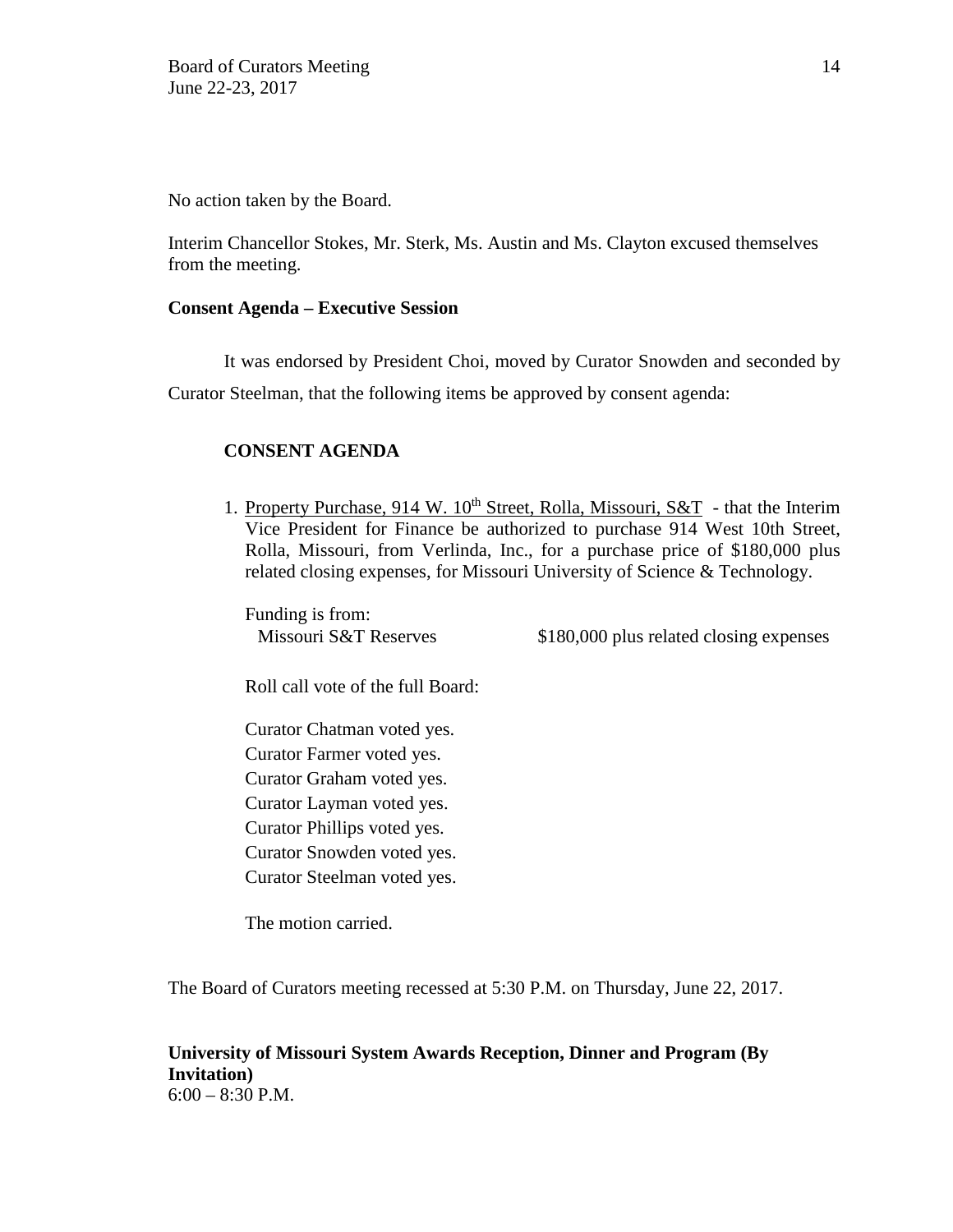Thursday, June 22, 2017 Hosted by: The University of Missouri Board of Curators and President Choi Location: Stotler Lounge, Memorial Student Union, University of Missouri campus

System Honorees (program on file)

Thomas Jefferson Award – Elizabeth A. Baker, University of Missouri - Columbia

Student Entrepreneur of the Year – Drew Rogers, University of Missouri-Columbia

C. Brice Ratchford Memorial Fellowship Award – David E. Baker, University of Missouri – Columbia

President's Award for Community Engagement – Joan M. McDowd, University of Missouri – Kansas City

President's Award for Cross-Cultural Engagement – Daniel B. Oerther, Missouri University of Science and Technology

President's Award for Leadership – Ming C. Leu, Missouri University of Science and Technology

President's Award for Service - Fraser Berkley Hudson, University of Missouri – Columbia

President's Award for Early Career Excellence – Justin R. Walensky, University of Missouri – Columbia

President's Award for Sustained Career Excellence – Wai-Yim Ching, University of Missouri – Kansas City

President's Award for Innovative Teaching – Bonnie J. Bachman, Missouri University of Science and Technology

President's Award for Economic Development – James M. Niemann, University of Missouri - Columbia

### **BOARD OF CURATORS MEETING**

# **PUBLIC SESSION**

A meeting of the University of Missouri Board of Curators reconvened in public session at 9:00 A.M. on Friday, June 23, 2017 in Columns Room 208 C, D & E of the Reynolds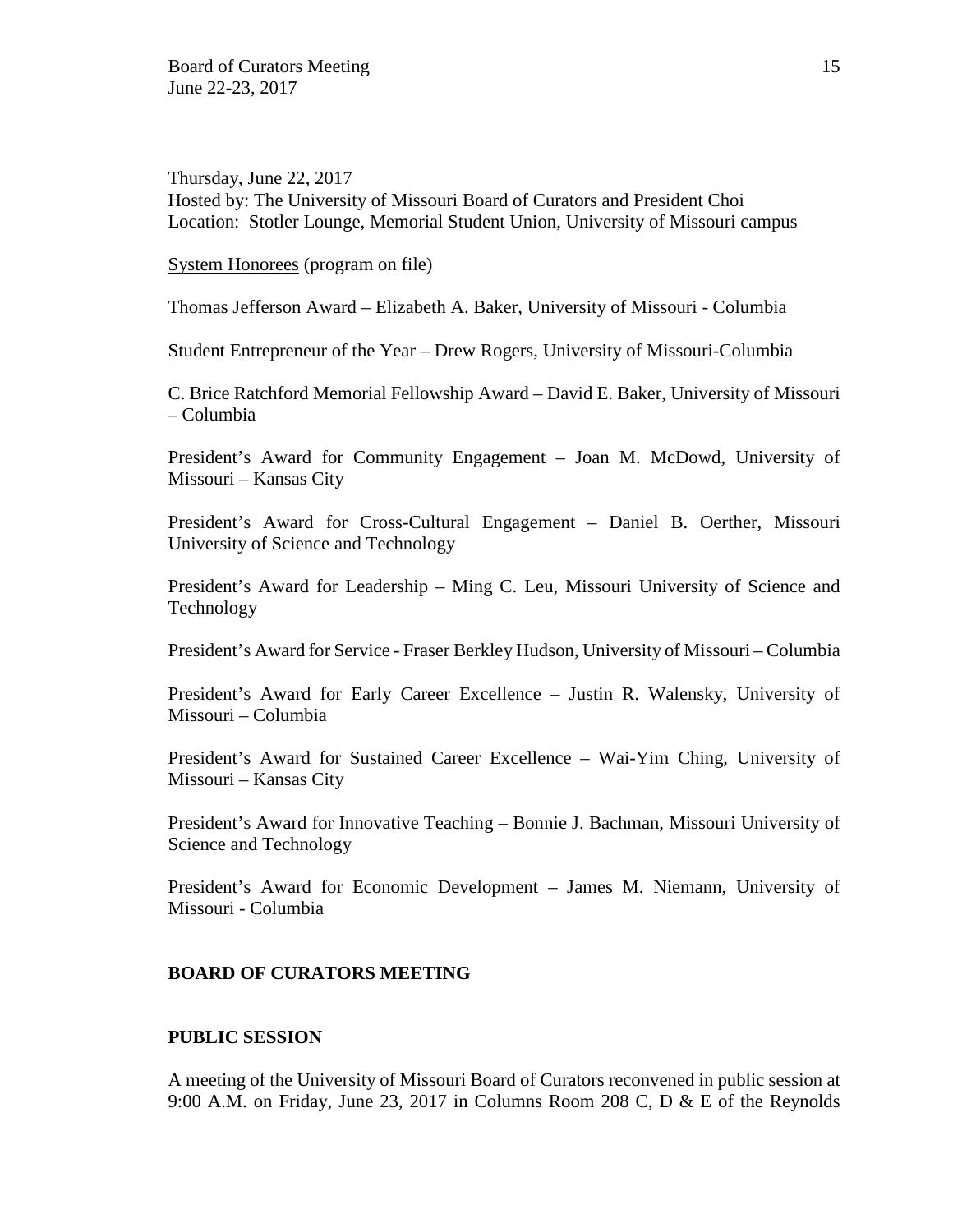Alumni Center on the University of Missouri campus, Columbia, Missouri, pursuant to public notice given of said meeting. Curator Maurice B. Graham, Chair of the Board of Curators, presided over the meeting.

# Present

The Honorable Darryl M. Chatman The Honorable Jamie L. Farmer The Honorable Maurice B. Graham The Honorable Jeffrey L. Layman The Honorable John R. Phillips The Honorable Phillip H. Snowden The Honorable David L. Steelman

### Also Present

Dr. Mun Y. Choi, President Mr. Stephen J. Owens, General Counsel Ms. Cindy Harmon, Secretary of the Board of Curators Dr. Gary K. Allen, Vice President for Information Technology Dr. Thomas F. George, Chancellor for University of Missouri-St. Louis Mr. Chris Maples, Interim Chancellor for Missouri University of Science and Technology Dr. Kevin G. McDonald, Chief Diversity Officer Mr. Leo E. Morton, Chancellor for University of Missouri-Kansas City Ms. Michelle M. Piranio, Interim Chief Audit Executive Ms. E. Jill Pollock, Interim Vice President for Human Resources Mr. Ryan D. Rapp, Interim Vice President for Finance Dr. Robert W. Schwartz, Interim Vice President for Academic Affairs, Research and Economic Development Dr. Garnett Stokes, Interim Chancellor for University of Missouri - Columbia Dr. David R. Russell, Chief of Staff, UM System Ms. Suzette Heiman, Interim Executive Director of Marketing and Communications

Media representatives

#### **General Business**

University of Missouri System President's Report – presented by President Choi (slides on file)

The President discussed system investments to support campus success and the need for creativity and innovation to achieve goals.

Information Technology Annual Report – presented by Vice President Allen (slides on file for this information item).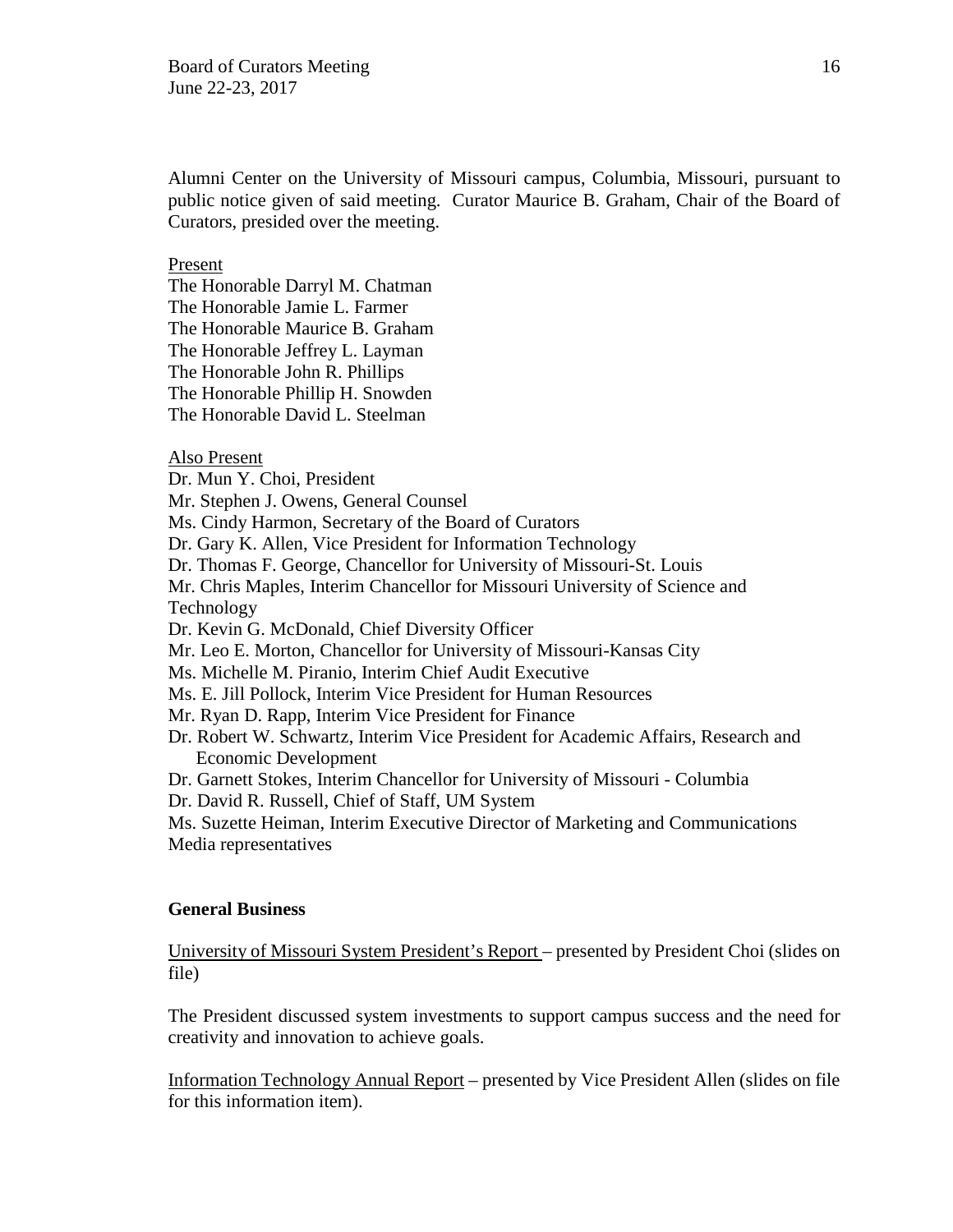Critical Issue Discussion – Experiential Learning – presented by Senior Associate Vice President Graham and a panel including Steve Cawlfield, Jim Spain, Kim McNeely and Andy Goodman.

Presentation and discussion were held regarding experiential learning – a learning that supports students in applying their knowledge and conceptual understanding to real-world problems or situations.

Rescinding Honorary Degree Conferred on William H. Cosby, Jr., MU – presented by President Choi

It is recommended by the MU Faculty Council, endorsed by President Choi,

moved by Curator Snowden and seconded by Curator Farmer that:

The University of Missouri's honorary degree of Doctor of Humane Letters

conferred on William H. Cosby, Jr. be rescinded.

Roll Call of the Board:

Curator Chatman voted yes. Curator Farmer voted yes. Curator Graham voted yes. Curator Layman voted yes. Curator Phillips voted yes. Curator Snowden voted yes. Curator Steelman voted yes.

The motion carried.

#### **Consent Agenda**

It was endorsed by President Choi, moved by Curator Phillips and seconded by Curator Snowden, that the following items be approved by consent agenda:

### **CONSENT AGENDA**

- 1. Minutes, April 27-28, 2017 Board of Curators Meeting
- 2. Minutes, April 27-28, 2017 Board of Curators Committee Meetings
- 3. Minutes, May 2, 2017 Special Board of Curators Meeting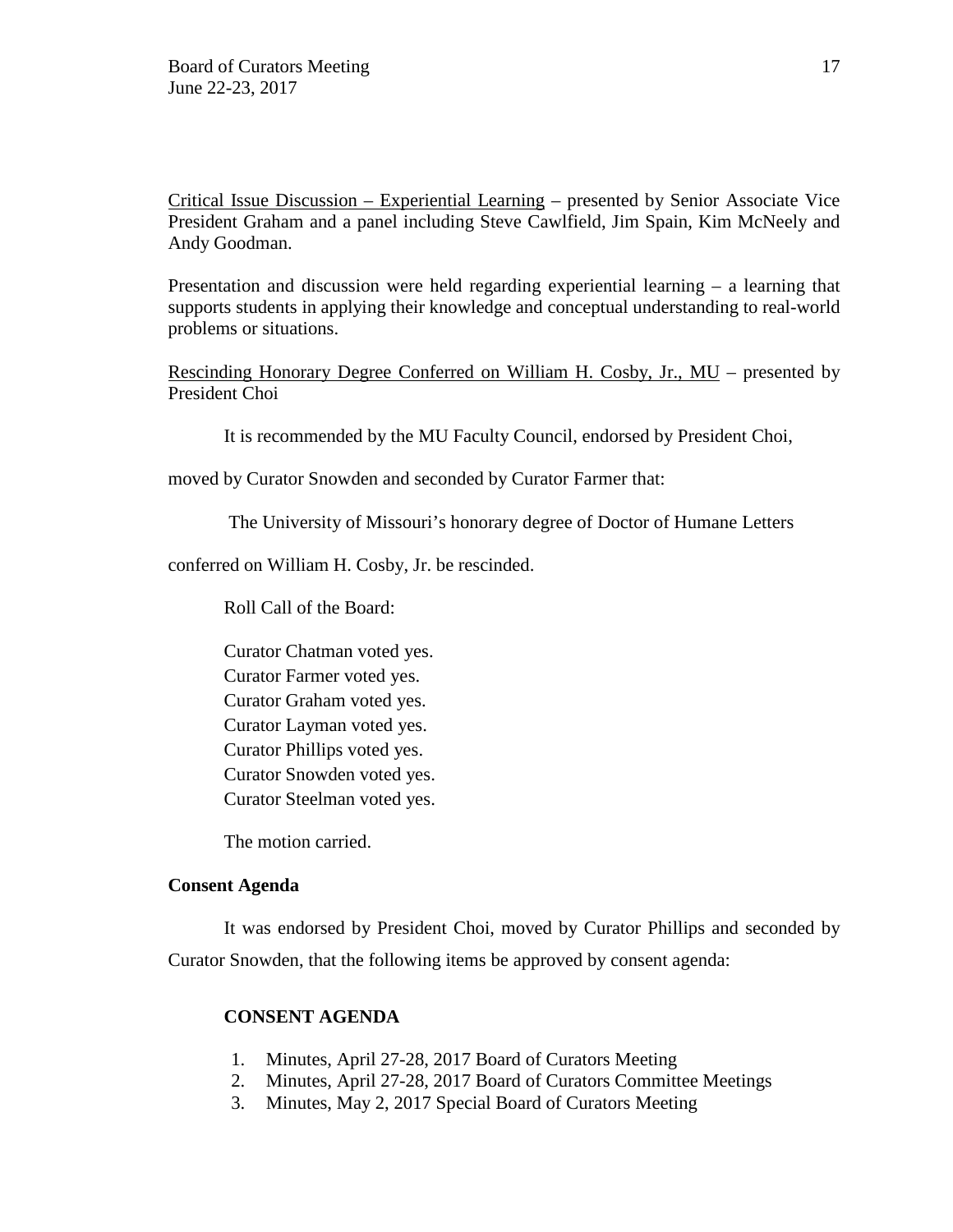- 4. Minutes, May 22, 2017 Executive Committee Meeting
- 5. Minutes, May 23, 2017 Special Board of Curators Meeting and Finance Committee Meeting
- 6. Degrees, Summer Semester 2017 for all campuses
- 7. June 2017 Security Resolution
- 8. Sole Source XOS/Catapult Software Upgrade MU
- 9. Sole Source Mouse Racks/Caging System MU
- 10. New Vision Plan Administrator, UM
- 11. Dental Plan Administrator, UM
- 1. Minutes, April 27-28, 2017 Board of Curators Meeting as provided to the curators for review and approval.
- 2. Minutes, April 27-28, 2017 Board of Curators Committee Meetings as provided to the curators for review and approval.
- 3. Minutes, May 2, 2017 Board of Curators Special Meeting as provided to the curators for review and approval.
- 4. Minutes, May 22, 2017 Executive Committee Meeting as provided to the curators for review and approval.
- 5. Minutes, May 23, 2017 Board of Curators Special Meeting as provided to the curators for review and approval.
- 6. Degrees, Summer Semester 2017 for all campuses –

That the action of the President of the University of Missouri System in awarding degrees and certificates to candidates recommended by the various faculties and committees of the four University of Missouri System campuses who fulfill the requirements for such degrees and certificates at the end of the Summer Semester 2017, shall be approved, and that the lists of said students who have been awarded degrees and certificates be included in the records of the meeting.

7. June 2017 Security Resolution –

The Curators of the University of Missouri agree that the following individuals occupying the designated offices shall constitute a Security Executive Committee with full authority and responsibility for the negotiation, execution and administration of Department of Defense, or User Agency classified contracts as described in DoD 5520.22-M, "National Industrial Security Program":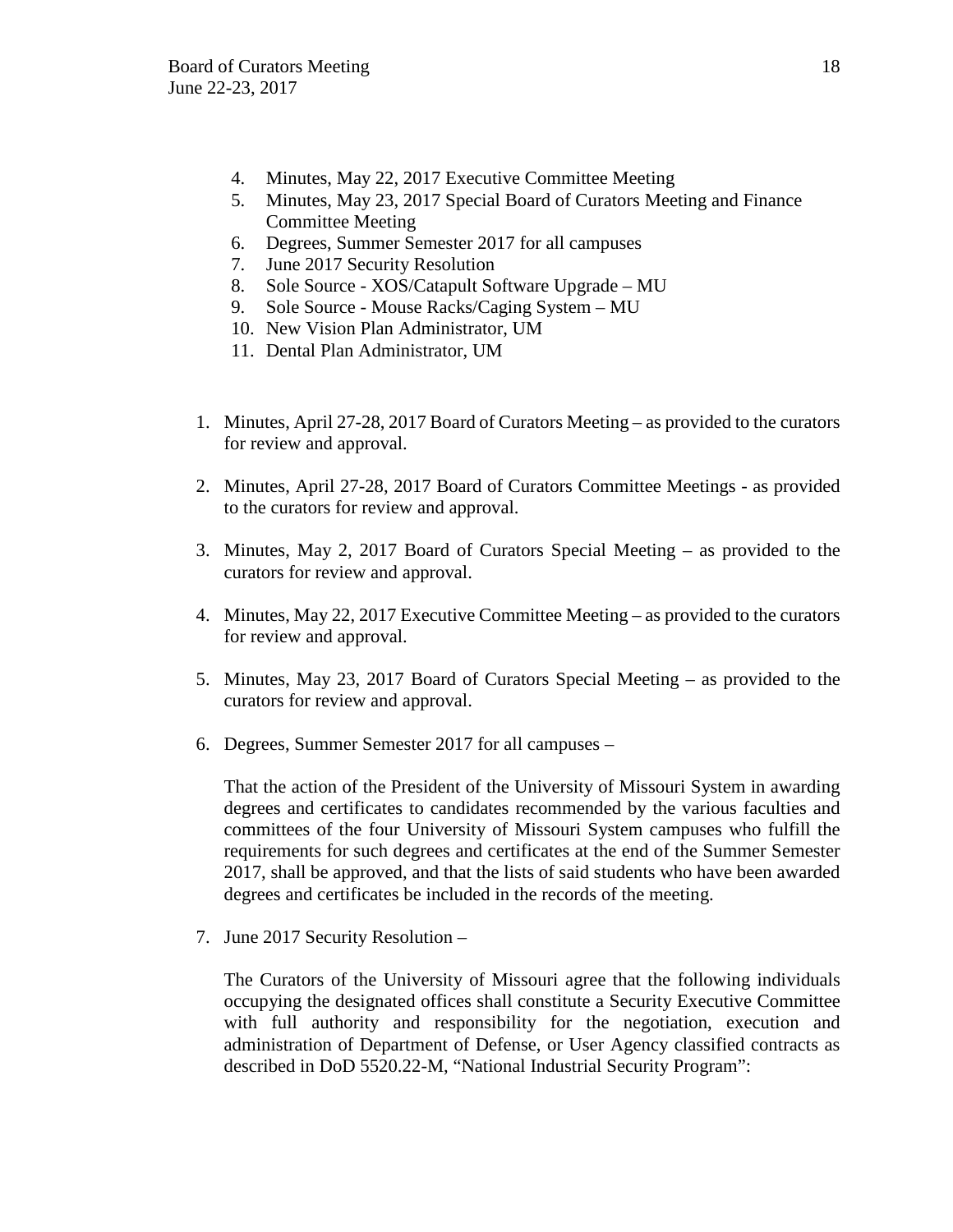Interim Chancellor and Provost, University of Missouri-Columbia, Garnett S. Stokes, Ph.D.

The members of this Security Executive Committee have been processed for a personnel security clearance for access to classified information up to the level of the facility security clearance granted to this institution, as provided for under the aforementioned security program.

Once the following personnel complete all the requirements for a Department of Defense Top Secret personnel security clearance, they too will become full voting members of the Security Executive Committee.

- President, University of Missouri System, Mun Y. Choi, Ph.D.
- Chair, Board of Curators, University of Missouri System, Maurice B. Graham
- Chancellor Designate, University of Missouri-Columbia, Alexander N. Cartwright, Ph.D.
- Chancellor, University of Missouri-Kansas City, Leo E. Morton
- Provost, University of Missouri-Kansas City, Barbara A. Bichelmeyer, Ph.D.
- Interim Chancellor, Missouri University of Science and Technology, Christopher G. Maples, Ph.D.
- Provost, Missouri University of Science and Technology, Robert J. Marley, Ph.D.

The Security Executive Committee is hereby delegated all of the Board's duties and responsibilities pertaining to the protection of classified information under classified contracts of the Department of Defense or User Agencies awarded to the Curators of the University of Missouri.

The following officers and members of the University of Missouri Board of Curators shall not be required, shall not have, and can be effectively excluded from access to all classified information in the possession of the Curators of the University of Missouri, and do not occupy positions that would enable them to affect adversely the policies and practices of the Curators of the University of Missouri in the performance of classified contracts for the Department of Defense or User Agencies awarded to the Curators of the University of Missouri, and need not be processed for a personnel security clearance: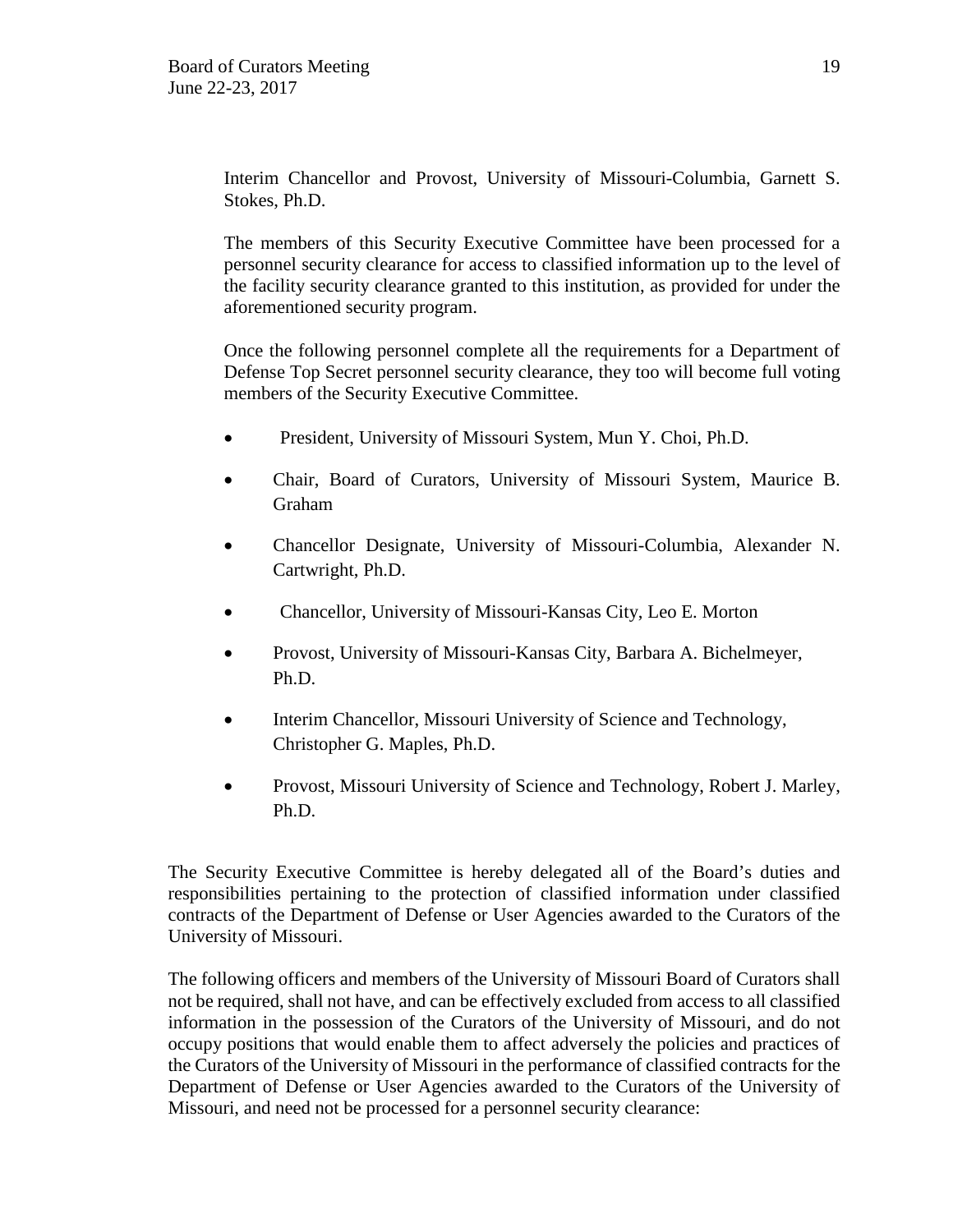All members of the Board of Curators, except the Chair:

- Darryl M. Chatman
- Jamie L. Farmer
- Jeffrey L. Layman
- John R. Phillips
- Phillip H. Snowden
- David L. Steelman

Officers:

- General Counsel, Stephen J. Owens, J.D.
- Interim Vice President for Academic Affairs, Research and Economic Development, Robert Schwartz, Ph.D.
- Interim Vice President for Finance and CFO, Ryan Rapp
- Interim Vice President for Human Resources, E. Jill Pollock
- Vice President for Information Technology, Gary K. Allen, DVM, Ph.D.
- Chancellor, University of Missouri-St. Louis, Thomas F. George, Ph.D.
- Interim Chief of Staff, David Russell, Ph.D.
- 8. Sole Source XOS/Catapult Software Upgrade MU –

that MU be authorized to purchase XOS/Catapult Software Upgrade from XOS Digital, Inc., Wilmington, Massachusetts, at a total cost of \$1,103,195.

Funding is as follows: MU Football C4816 777100

9. Sole Source – Mouse Racks/Caging System - MU –

That the MU Office of Animal Resources and MU School of Medicine be authorized to purchase Mouse Racks/Caging System from Allentown Inc. at a total cost of \$604,045.

Funding is as follows: MU Office of Animal Resources Operating Fund DHA49 777600 MU School of Medicine Operating Fund DW411 777600

10. New Vision Plan Administrator, UM –

that the President be authorized to award a contract for a vision benefit insurance plan to Eyemed Vision Care for a one year term with an annual renewal option for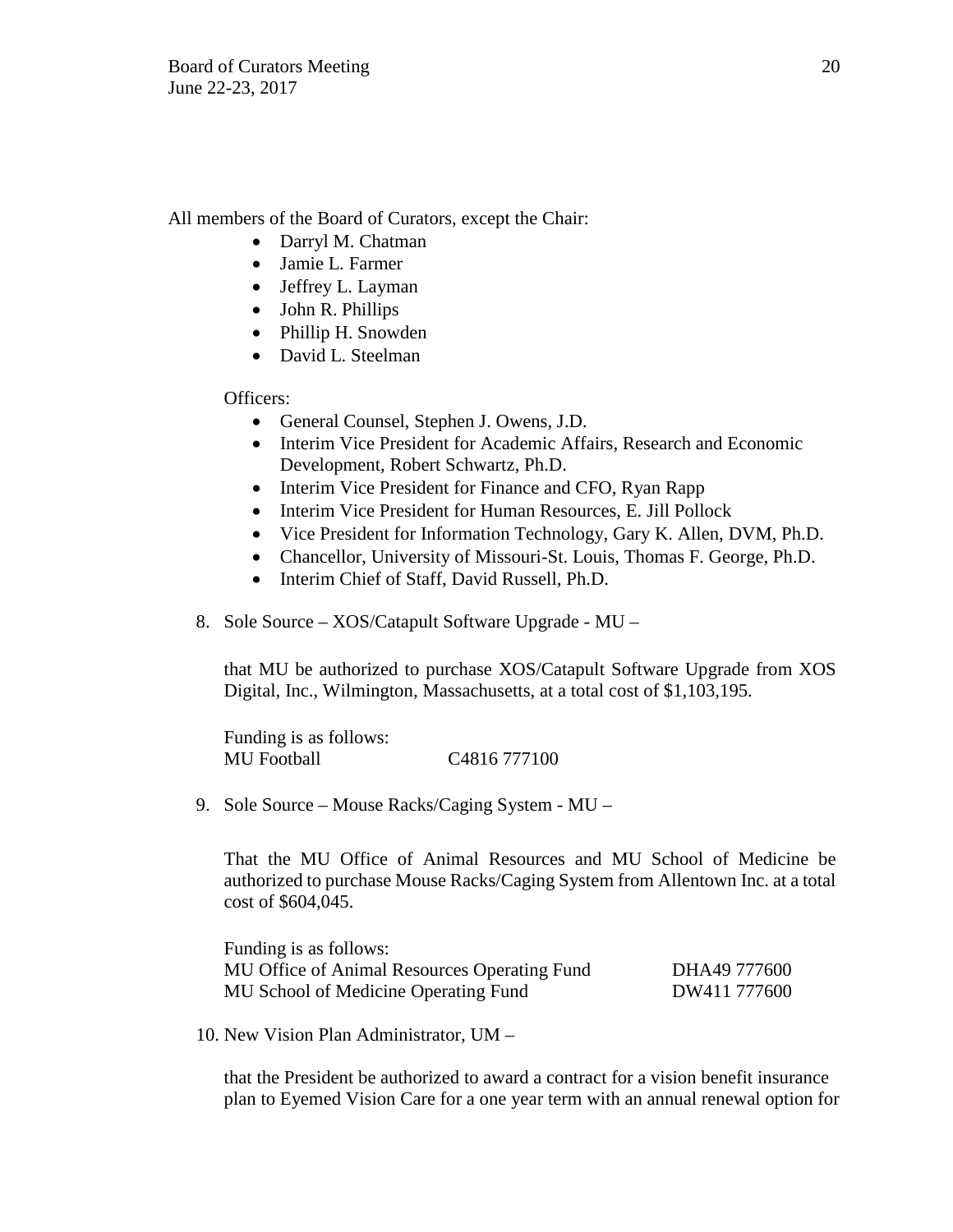up to four additional years, on terms identified in the Request for Proposal process, with the final contract subject to approval by the Office of the General Counsel as to legal form.

11. Dental Plan Administrator, UM –

that the President be authorized to award a contract for dental benefit plan and administrative services to Delta Dental for a one year term with an annual renewal option for up to four additional years, on terms identified in the Request for Proposal process, with the final contract subject to approval by the Office of the General Counsel as to legal form.

Roll call vote of the Board:

Curator Chatman voted yes. Curator Farmer voted yes. Curator Graham voted yes. Curator Layman voted yes. Curator Phillips voted yes. Curator Snowden voted yes. Curator Steelman voted yes.

The motion carried.

# **General Business**

#### Good and Welfare

Draft July 28, 2017 Board of Curators meeting agenda – no discussion (on file)

Board Chairman Graham announced for the Board that the July Development Session planning is underway and that they would serve as discussion liaisons for specific sessions.

The public session of the Board of Curators meeting recessed at 11:05 A.M. on Friday, June 23, 2017.

### **Executive Session**

A meeting of the University of Missouri Board of Curators was reconvened in executive session at 11:45 A.M., on Friday, June 23, 2017, in the Donrey Media Room 211of the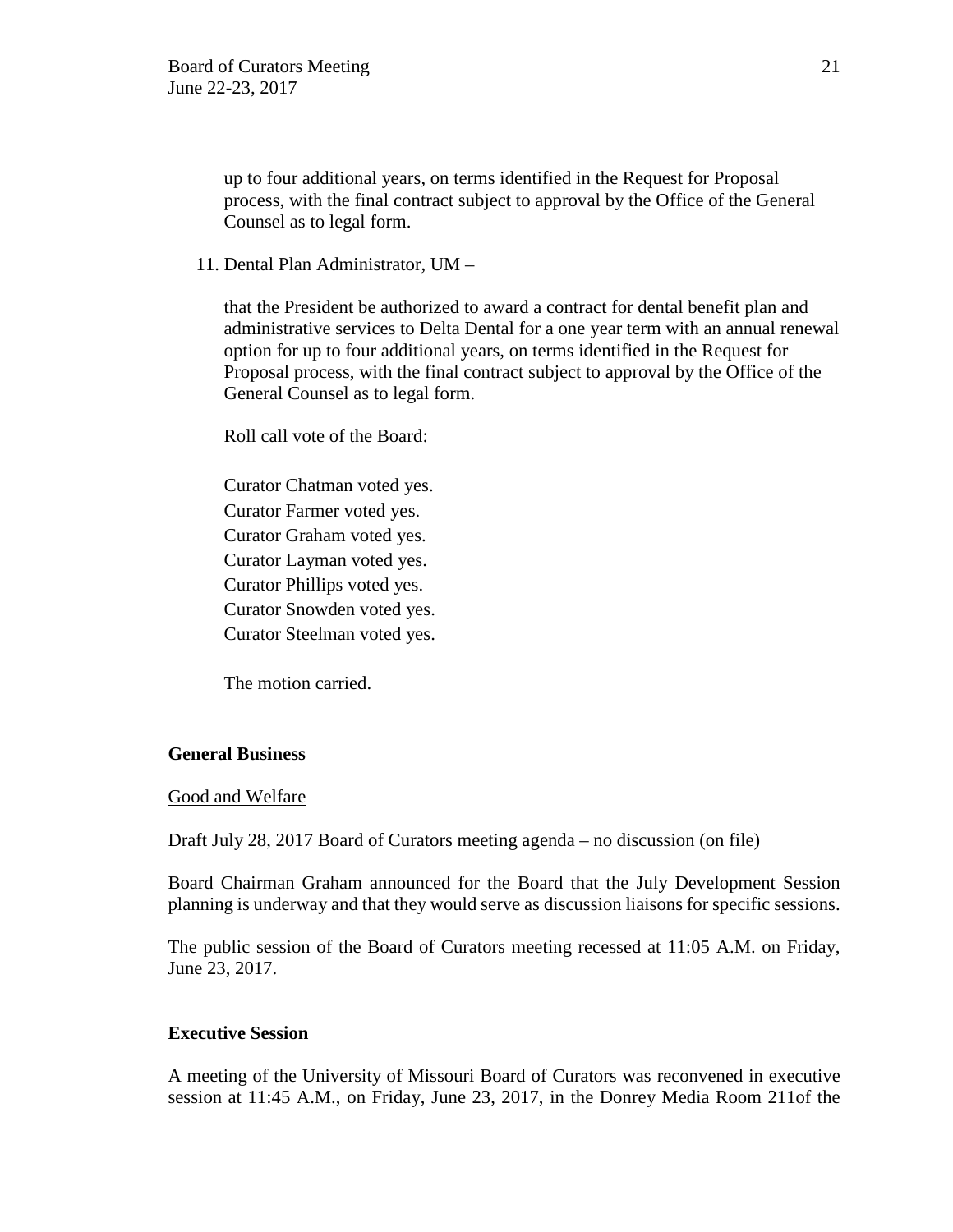Board of Curators Meeting 22 June 22-23, 2017

Reynolds Alumni Center on the University of Missouri campus, Columbia, Missouri, pursuant to public notice given of said meeting. Curator Maurice B. Graham, Chair of the Board of Curators, presided over the meeting.

#### Present

The Honorable Darryl M. Chatman The Honorable Jamie L. Farmer The Honorable Maurice B. Graham The Honorable Jeffrey L. Layman The Honorable John R. Phillips The Honorable Phillip H. Snowden The Honorable David L. Steelman

Also Present Dr. Mun Y. Choi, President Mr. Stephen J. Owens, General Counsel Ms. Cindy Harmon, Secretary of the Board of Curators

# **Health Affairs Committee – Executive Session**

This committee reconvened in executive session with Mr. Curtright, Dean Delafontaine, Vice President Rapp, Robert Hess and Blake Schofield joining the meeting.

Curator John Phillips recused himself from the discussion due to a conflict of interest.

Contract Negotiation and Legal Advice – presented by Mr. Curtright and Mr. Robert **Hess** 

Mr. Curtright, Dean Delafontaine, Vice President Rapp, Robert Hess and Blake Schofield excused themselves from the meeting.

#### **Compensation and Human Resources Committee – Executive Session**

Annual Performance Review, Interim Chief Audit Executive Michelle Piranio – presented by Curator Layman

A review of the performance of Interim Chief Audit Executive, Michelle Piranio for the period November17, 2016 through June 30, 2017, was conducted. In light of financial constraints, there will be no increase to her base salary effective September 1, 2017.

No action taken by the Board.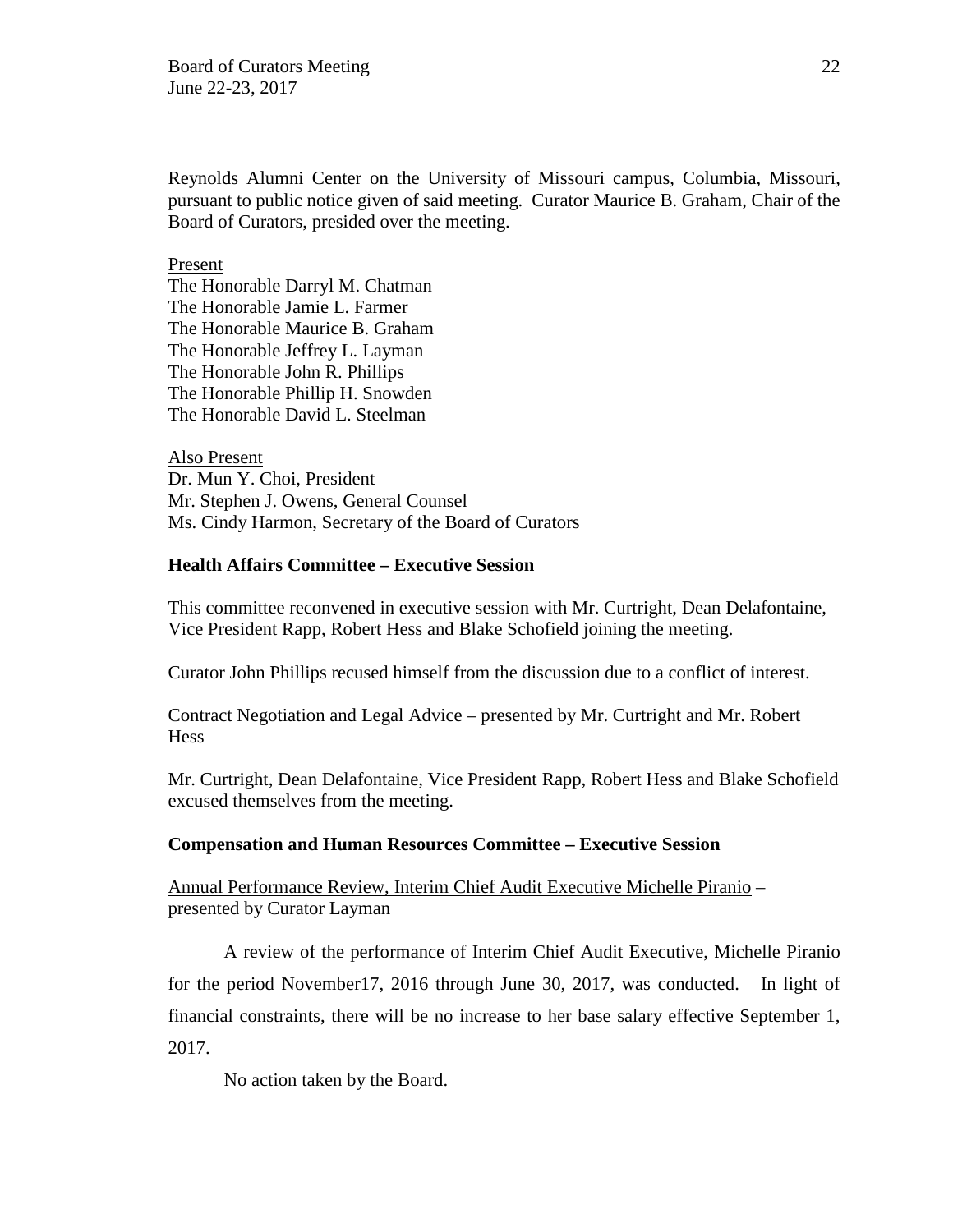Fiscal Year 2018 Performance Goals, Interim Chief Audit Executive Michelle Piranio – presented by Curator Layman

It was recommended by the Compensation and Human Resources Committee, moved by Curator Layman and seconded by Curator Chatman, that the performance goals for Interim Chief Audit Executive Piranio for the period July 1, 2017 – June 30, 2018 be approved as presented.

Roll call vote of Board of Curators:

Curator Chatman voted yes. Curator Farmer voted yes. Curator Graham voted yes. Curator Layman voted yes. Curator Phillips voted yes. Curator Snowden voted yes. Curator Steelman voted yes.

The motion carried.

# Approval, Compensation Adjustment to the Treasurer for the University of Missouri System – presented by Curator Layman

It was recommended by Interim Vice President Rapp, moved by Curator Layman and seconded by Curator Farmer, that the following recommendation be approved:

That the compensation of Tom Richards in his role as Treasurer for the University of Missouri System be modified and fixed as stated in the attached compensation adjustment letter (as on file with the minutes of this meeting). The compensation adjustment letter has been approved by General Counsel as to legal form.

Roll call vote:

Curator Chatman voted yes. Curator Farmer voted yes. Curator Graham voted yes. Curator Layman voted yes.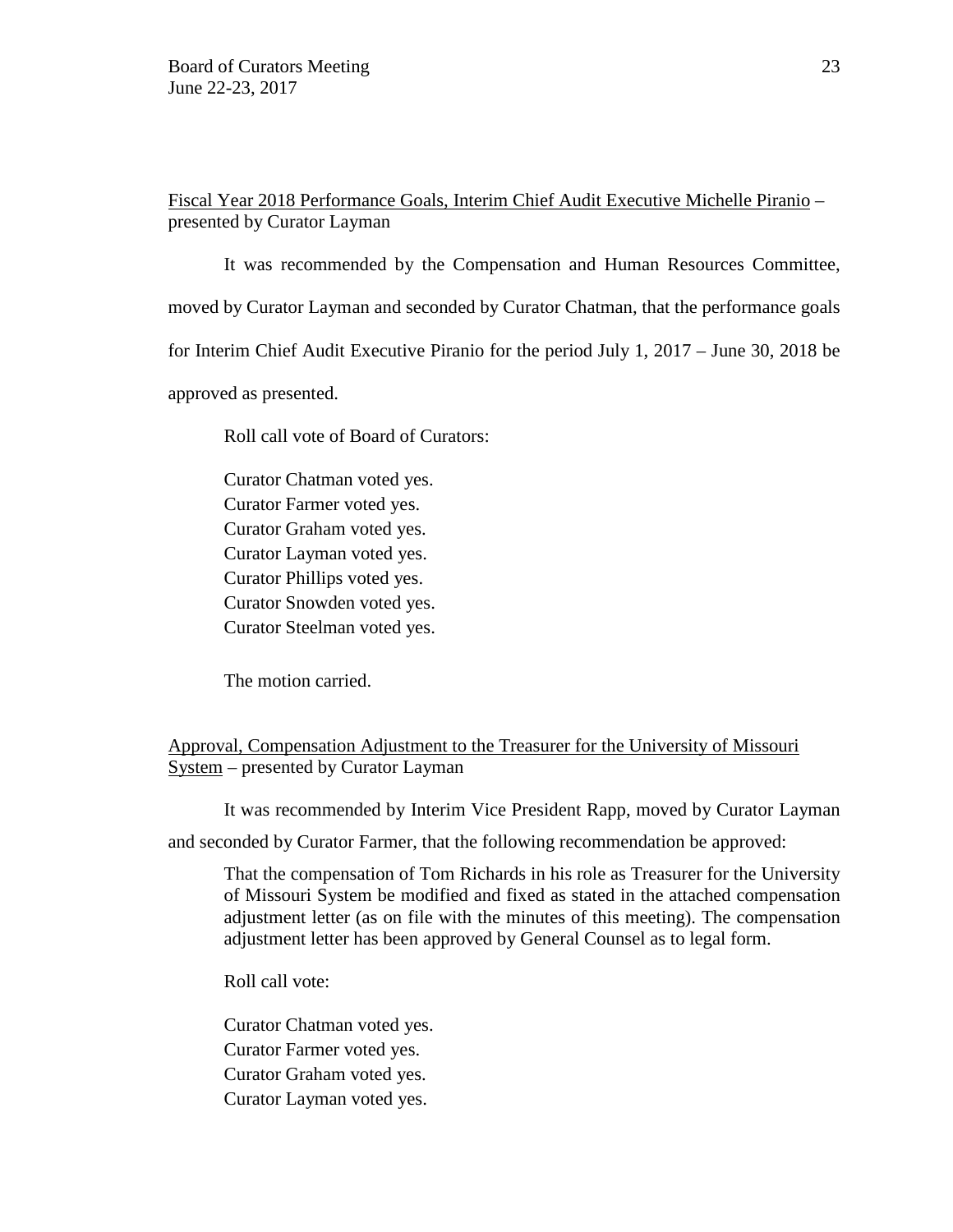Curator Phillips voted yes. Curator Snowden voted yes. Curator Steelman voted yes.

The motion carried.

## **General Business**

Appointment of Vice President of Finance and CFO at the University of Missouri System – presented by President Choi

It was recommended by President Choi, moved by Curator Steelman and seconded

by Curator Phillips, that the following recommendation be approved:

That President Choi be authorized to negotiate the appointment of Ryan Rapp for the position of Vice President, Finance and Chief Financial Officer for the University of Missouri System under the same or substantially similar terms as in the attached appointment letter (as on file with the minutes of this meeting). The final appointment letter shall be approved by General Counsel as to legal form.

Roll call vote of the Board:

Curator Chatman voted yes. Curator Farmer voted yes. Curator Graham voted yes. Curator Layman voted yes. Curator Phillips voted yes. Curator Snowden voted yes. Curator Steelman voted yes.

The motion carried.

Extension of Interim Appointment of Vice President for Human Resources and CHRO for the University of Missouri System – presented by President Choi

It was recommended by President Choi, moved by Curator Steelman and seconded

by Curator Phillips, that the following recommendation be approved: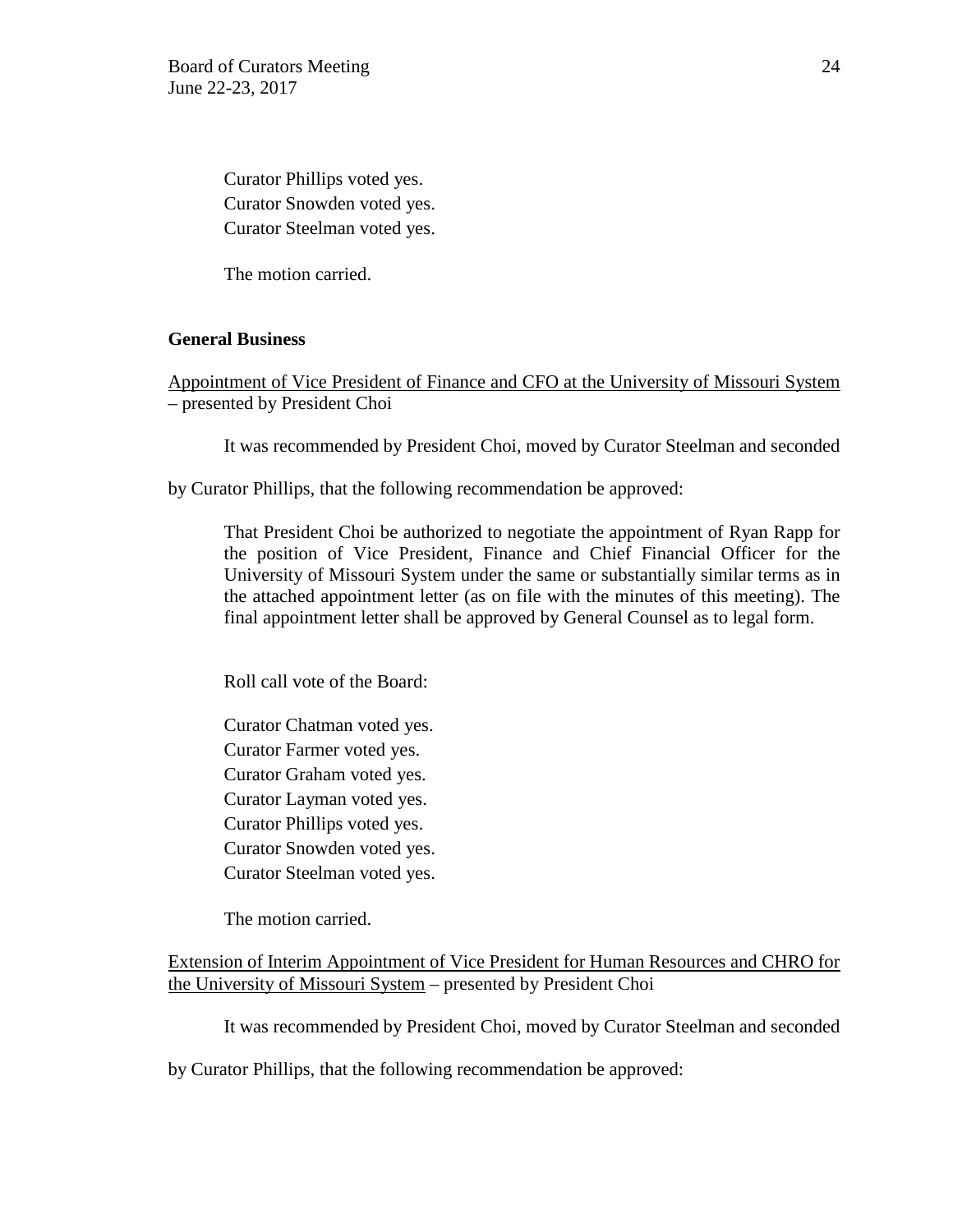That President Choi be authorized to extend the interim appointment of E. Jill Pollock for the position of Vice President, Human Resources and Chief Human Resources Officer for the University of Missouri System under the same or substantially similar terms as in the attached appointment extension letter (as on file with the minutes of this meeting). The final appointment extension letter shall be approved by General Counsel as to legal form.

Roll call vote of the Board:

Curator Chatman voted yes. Curator Farmer voted yes. Curator Graham voted yes. Curator Layman voted yes. Curator Phillips voted yes. Curator Snowden voted yes. Curator Steelman voted yes.

The motion carried.

Appointment, Mark McIntosh as Vice President of Academic Affairs and Vice Chancellor of Research, Graduate Studies and Economic Development – presented by President Choi

It was recommended by President Choi, moved by Curator Steelman and seconded

by Curator Phillips, that the following recommendation be approved:

That President Choi in coordination with the Interim Chancellor Stokes and Chancellor Designate Cartwright be authorized to negotiate the joint appointment of Mark McIntosh for the positions of Vice President, Academic Affairs and Vice Chancellor, Research, Graduate Studies, and Economic Development at the University of Missouri System and University of Missouri-Columbia respectively under the same or substantially similar terms as in the attached appointment letter (as on file with the minutes of this meeting). The final appointment letter shall be subject to review by General Counsel as to legal form.

Roll call vote of the Board:

Curator Chatman voted yes. Curator Farmer voted yes. Curator Graham voted yes. Curator Layman voted yes. Curator Phillips voted yes.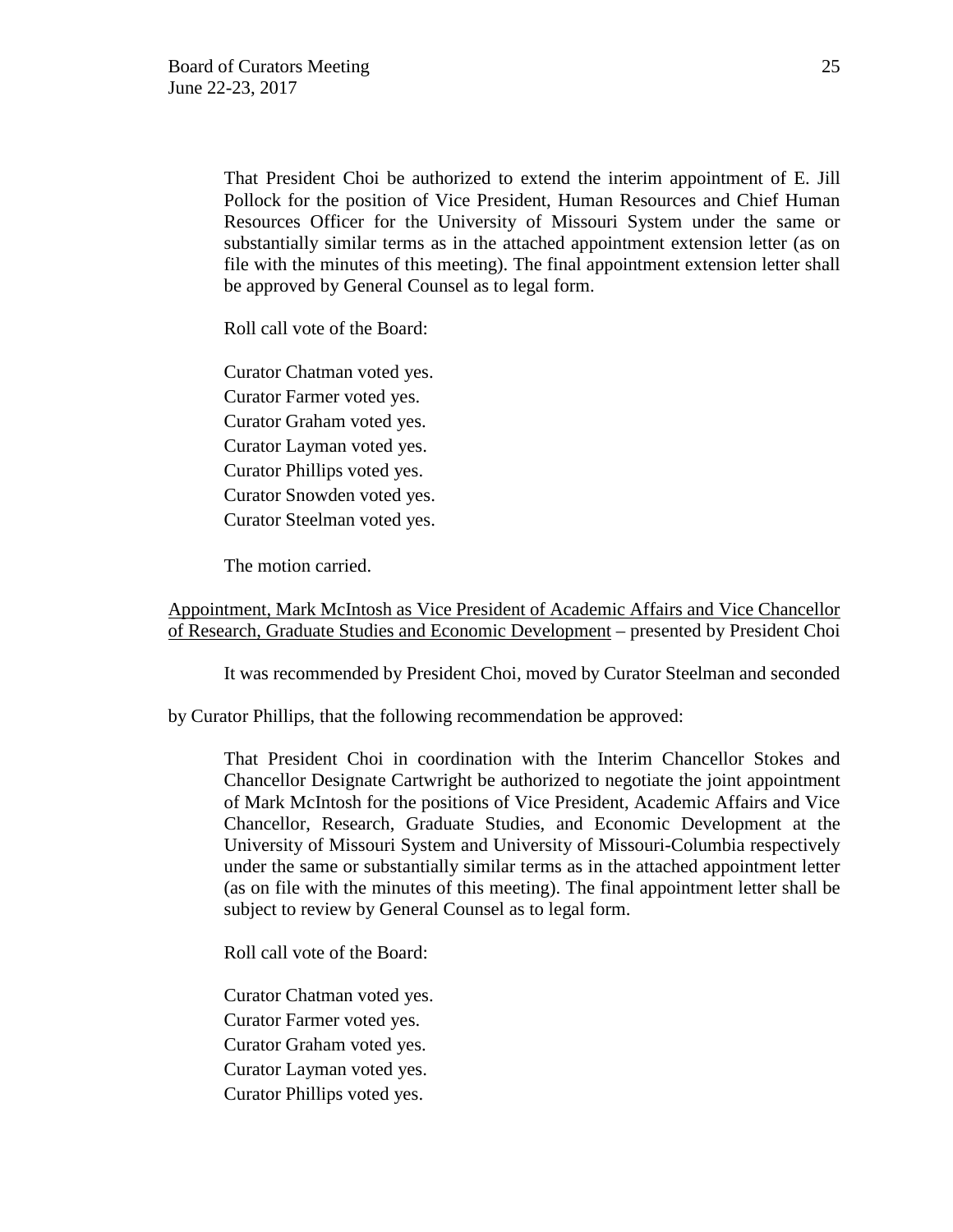Curator Snowden voted yes. Curator Steelman voted yes.

The motion carried.

## Approval, Organizational Restructuring Resulting in Departures from Vice President Roles – presented by President Choi

It was recommended by President Choi, moved by Curator Steelman and seconded

by Curator Phillips, that the following recommendation be approved:

That President Choi be authorized, as part of the President's organizational restructuring efforts at the University of Missouri System, to negotiate organizational exits or alternative appointments for the current Interim Vice President, Academic Affairs (Bob Schwartz) and the Vice President, University Relations (Steve Knorr) with end dates in their current appointments not to be later than the end of the first quarter of FY18. Any agreement made with the affected Vice Presidents will be subject to review by General Counsel as to legal form.

Roll call vote of the Board:

Curator Chatman voted yes. Curator Farmer voted yes. Curator Graham voted yes. Curator Layman voted yes. Curator Phillips voted yes. Curator Snowden voted yes. Curator Steelman voted yes.

The motion carried.

President's Report on personnel and contracts – presented by President Choi.

No action taken by the Board.

General Counsel's Report – presented by General Counsel Owens No action taken by the Board.